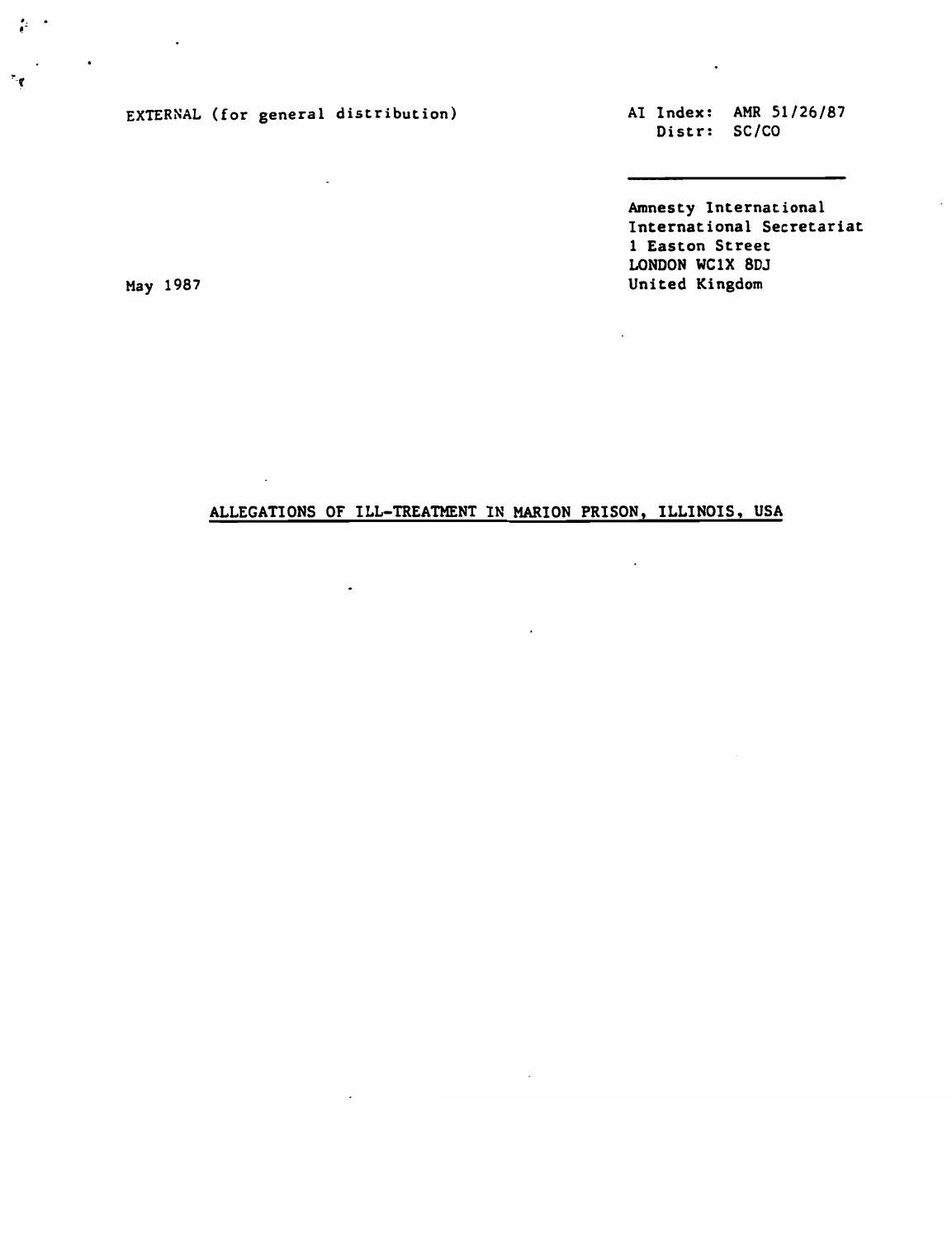## REPORT ON THE PRISONERS' LAWSUIT AGAINST MARION PRISON, ILLINOIS, USA

by David Matas, a member of the Canadian Bar. January, 1986

#### 1. INTRODUCTION

The Marion litigation involves two separate disputes under the rubric of one lawsuit. One is allegations of assault, abuse, beatings and harassment, which are contested by the administration. The other asserts the illegality of property deprivation, limitation on religious practices and housing of the prisoners in a permanent lockdown. These practices are admitted by the administration. Only their legality is contested.

The legal complaint against the prison administration asked for preliminary and permanent injunctions, a declaratory judgement and damages. The court hearing was to determine whether a preliminary injunction would be granted. There will presumably be a subsequent hearing to determine the issue of a permanent injunction and damages.

The defendants moved to dismiss the plaintiffs' complaint. The motion was successful, in part, and unsuccessful, in part. For instance, the claims against certain defendants in their personal capacity were dismissed for want of personal service. The substance of the claim remained.

I was at Marion on three occasions and heard seven days of testimony, four days of plaintiffs' testimony and three days of defence testimony. As well, I went to Washington, DC to attend a Congressional Hearing on Marion Penitentiary.

In this report I draw no conclusions on the allegations of beating, abuse and harassment. For the allegations, there was a conflict of testimony - prisoners saying they were beaten, and guards and the administration saying prisoners were not beaten. I feel it would be inappropriate for me to comment on the credibility of these claims without having heard all the testimony. The seven days I heard was only a part of the total testimony in the court hearings.

This report has two purposes. It comments on the adequacy of the Congressional investigation and the court hearing as a means of airing the allegations and claim and coming to a conclusion on them. Second, this report attempts to assess what both parties concede to be the case assessing it, not against US law, which the court has done, but against international standards which AI accepts.

## 2. THE TRIAL

#### 2.1 Deference to the Court

The attitude of the administration and Congress was that the allegations about beatings could be determined at the trial of the action of the guards against the prisoners. The Ward and Breed Report, the Consultants' report submitted to the Committee on the Judiciary, US House of Representatives, on IIS Donitontiary Marion Millinois dated December 1984. states (at page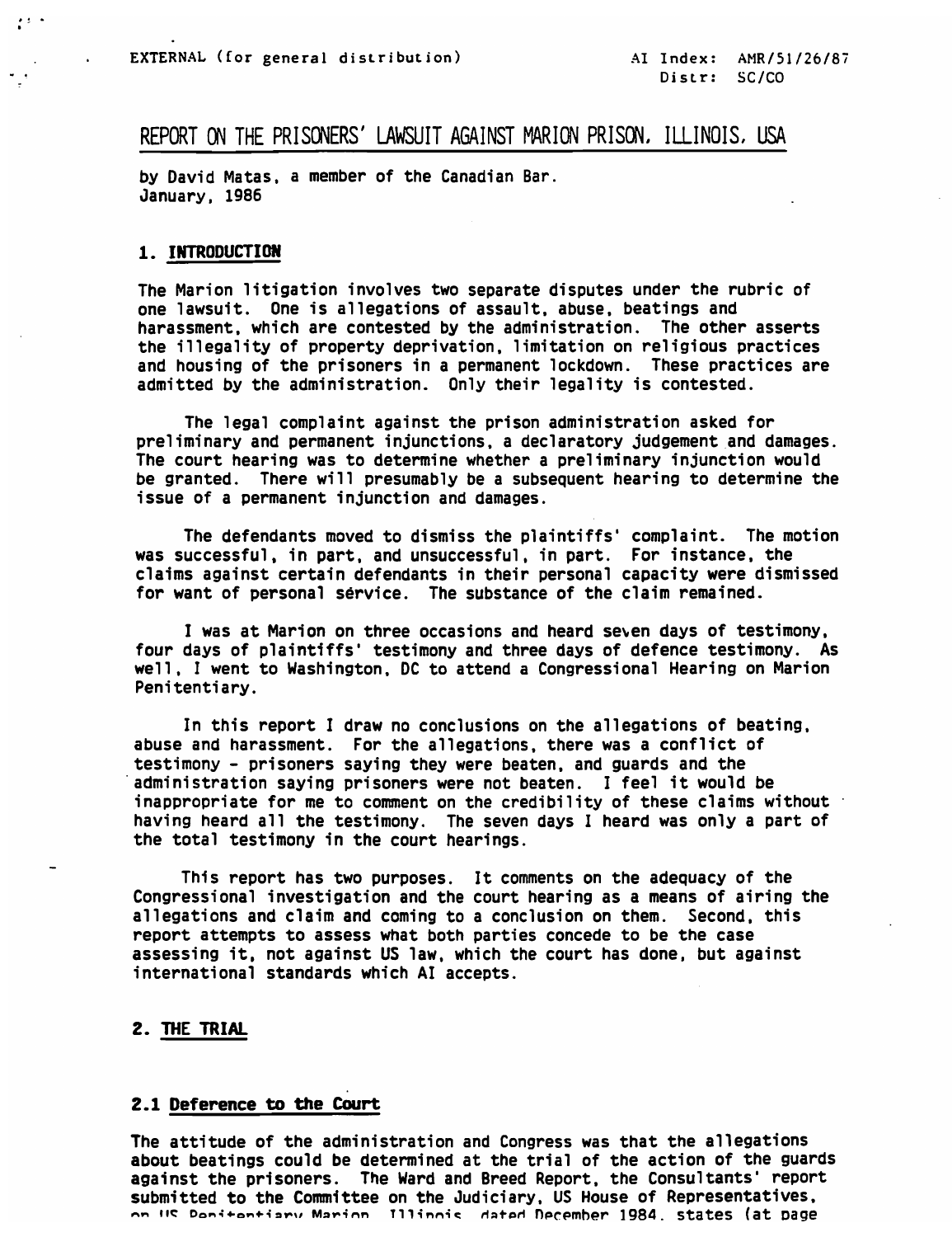14) that it did not undertake a systematic inquiry into the allegations of brutality. The report noted that the brutality complaints were in the process of being examined in the lawsuit. Ward, who testified at the Congressional Hearing on June 26. 1985, said that he and Breed thought the court would be a better forum for resolution of this issue. They did not say it was the best forum, just a forum. They felt they did not have the background, nor the resources nor the time to do the investigation.

The Chairman of the Subcommittee on Courts, Civil Liberties and the Administration of Justice, Robert Kastenmeier. agreed with that judgement. According to Kastenmeier, the allegations were subjective. It would be difficult for an investigator to make firm conclusions.

The attitude of the administration to the lawsuit was that it would clear them of wrongdoing. Jerry Williford, warden at Marion, claimed the court hearings would quiet the simplistic solutions of the opponents of Marion.

## 2.2 Court Limitations

There are, however, a number of limitations to court proceedings. One is delay. The incidents around which the lawsuit revolved occurred in the fall of 1983. Yet, the case was not heard until the winter of 1985. and decision, on a request Tor an interlocutory injunction, not given till the summer of 1985. There are various circumstances to explain the delay in this particular case, but legal proceedings, at the best of times, can be lengthy.

Another limitation is the initiative that is required of the plaintiffs. It is left to the victims to do something about their victimization. Prisoners are ill-equipped to help themselves. They are usually without means. They may not have access to legal aid. That was true in this case. The lawyers in this case were working without benefit of legal aid.

A lawsuit puts the administration in a defensive stance. The exigencies of the adversary system lead the administration to attempt to exculpate all its behaviour. That may be a natural tendency in any case, but it is aggravated in adversial proceedings.

There can be problems of standing as well. A plaintiff who may wish to go to court may be barred from court. As the result of a Court directive, any plaintiff who wished to leave Marion and was offered a transfer, had to drop his name from the lawsuit in order to leave.

There is the problem of procedure and evidence. A court is restricted by its procedural rules and its rules of evidence. An administrative investigation is a good deal more flexible. It can set its own procedures. It can consider any evidence it believes to be credible and trustworthy.

### 2.3 Law and Policy

There is the problem of lack of expertise. A judge in a court of general jurisdiction is an expert in the law, but not an expert in any particular area of administration. An expert in prisons, or a panel of experts can

 $\overline{c}$ 

 $\cdot$ .

 $\mathcal{L}$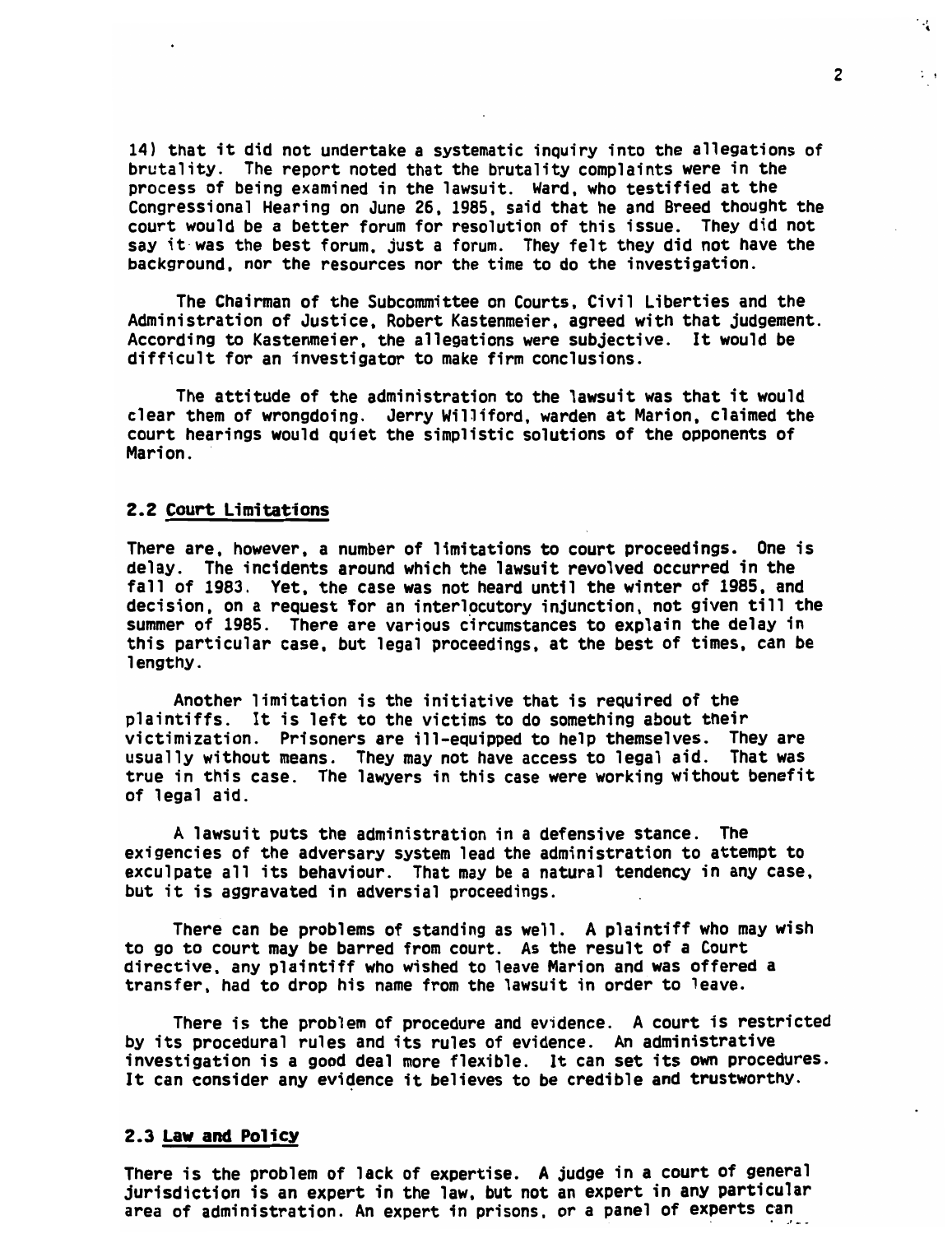can.

- 5

Because a judge is an expert in the law, and because a court is a court of law, there is an inevitable focus on what the law permits. Practices are not viewed from the perspective of whether they should or should not be done.

If an activity is legally within the discretion of the administration, a court must rule that the administration is entitled to do what it did. The fact that the administration acted wrongly is none of the court's business.

A non-judicial investigator can go beyond the law. He can state not merely whether the action was lawful, but as well, whether it was proper.

The form of the hearing placed a high burden on the plaintiffs. They were asked for a preliminary injunction. To get a preliminary injunction, they had to show they would suffer irreparable harm before a decision on the merits would be rendered, at a later time.

As well, they were asking for a finding that conditions were unconstitutional because they were cruel and unusual. Magistrate Myers said that "prison administrators must be accorded wide ranging deference in the administration of prison affairs... This court firmly believes that federal courts should avoid enmeshing themselves in the minutae of the prison operations in the name of the Constitution. ..It is not the duty of the court to run prisons. Our powers of review are strictly limited. The value judgement inherent in the performance of a discretion.. .is not reviewable by this court unless a clear abuse is apparent."

It is not enough that the practice is undeniable, that it causes deprivation, that it is condemned by penologists. It must be so abusive as to violate a constitutional right.

So, for instance, though the Magistrate acknowledged that some of the plaintiffs' claims were well-founded, or might be well-founded, he found against the plaintiffs because the deprivation had not reached a constitutional level. That was the position he took, for instance, about the use of restraints, p. 99, (Recommendations of the Magistrate) the destruction of property, p. 101 and the lack of use of name tags, p. 103.

### 2.4 Recusal

There is the matter of choice over the investigator. The parties have no choice or input into who will determine the points in issue, when the person deciding is a judge. In this case, it was the one person available even though he was unacceptable to one of the parties, the plaintiffs. An expert or a tribunal of experts can be a person or a tribunal that starts off with the confidence of everyone.

The plaintiffs had asked for the recusal of Myers. This motion was based on the claim that the Magistrate had absorbed the administration's opinions and beliefs about prisoners and staff at Marion. In particular, the motion claimed the Magistrate had supported personal groundless attacks on counsel for prisoners.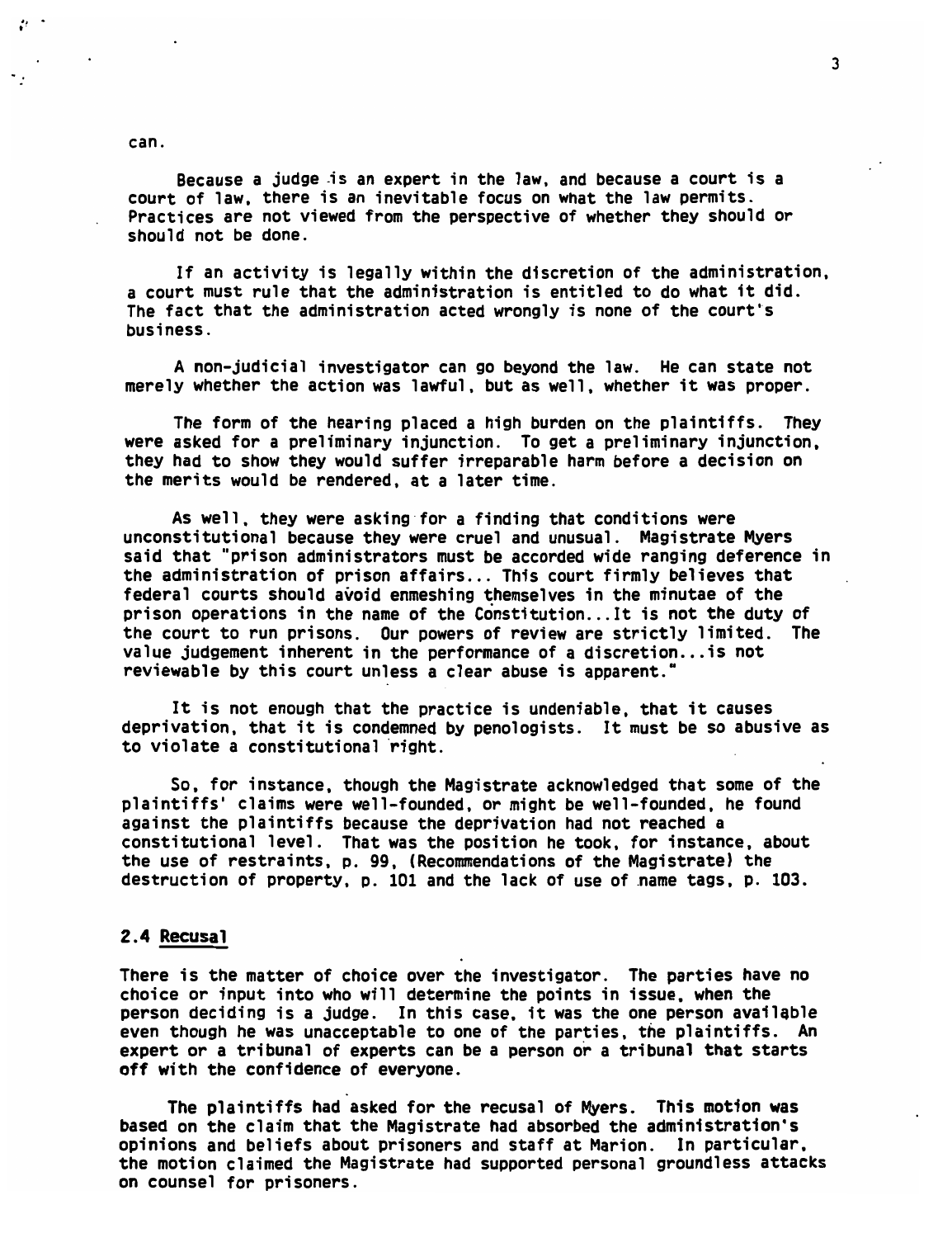Magistrate Myers, himself, decided and dismissed this recusal motion. In so doing, he gave substance to the claims that were being made against him. In rejecting the claims that he shared the administration's beliefs, the Magistrate referred to this principle: where a judge, through his expertise and legal training develops a consistent philosophy, and the fact that such philosophy demands that there be certain preconceptions regarding matters of legal principle, which could disadvantage one party, this legal conclusion should neither be taken as demonstrating a disqualifying bias nor an appearance of partiality.

However, there is a large difference between preconceptions of principle and preconceptions about prisoners and staff. For instance, one of the issues in the litigation was whether the prisoners at Marion really deserved to be at Marion, the American super-maximum penitentiary, or were just put there haphazardly or capriciously. In his recusal decision, the magistrate says: "Inmates at Marion, for the most part, have earned their way into Marion." This preconception is not a preconception of principle. It is a preconception about prisoners.

In discussing the charge of groundless attacks on counsel, the magistrate says that some counsel attempt to manipulate the judicial process. They foment dissention among the prison population by nursing frivolous grievances. Once the real significance of the litigation has subsided, the case wanders aimlessly for years. Counsel moves on to more newsworthy events.

These attacks on counsel are certainly personal. Whether they could have been grounded or have been grounded elsewhere, they are not grounded i the recusal judgement.

Although I was present for only seven days out of a long court hearing, my own personal impression from sitting in court during that time was that the magistrate was lacking in evenhandedness. The contrast was marked between the court's behaviour to Manness, an inmate testifying for the defence, and the inmates testifying as plaintiffs. Questions and comments by the magistrate directed towards plaintiff inmates were hostile. For instance, John Williams, an inmate, testified that his family broke down in tears when he was not allowed a contact visit with them. Myers' comment was: "Other people's feelings will not help you here".

Questions and comments directed to Manness were supportive. For instance, when plaintiffs' counsel objected to Manness' giving opinion evidence, the magistrate commented: "If this man is not an expert, I do not know who is". It is hard to imagine the magistrate making a similar comment about a plaintiff witness. Yet their qualifications as experts, the experience of being inmates at Marion, were the same.

In the end, the magistrate delivered a one-sided judgement in favour of the administration. Of course, even the most unbiased judge can deliver a one-sided judgement in favour of one of the litigants in a lawsuit. In this case, that sort of judgement did nothing to undercut the earlier suspicions that had been raised.

4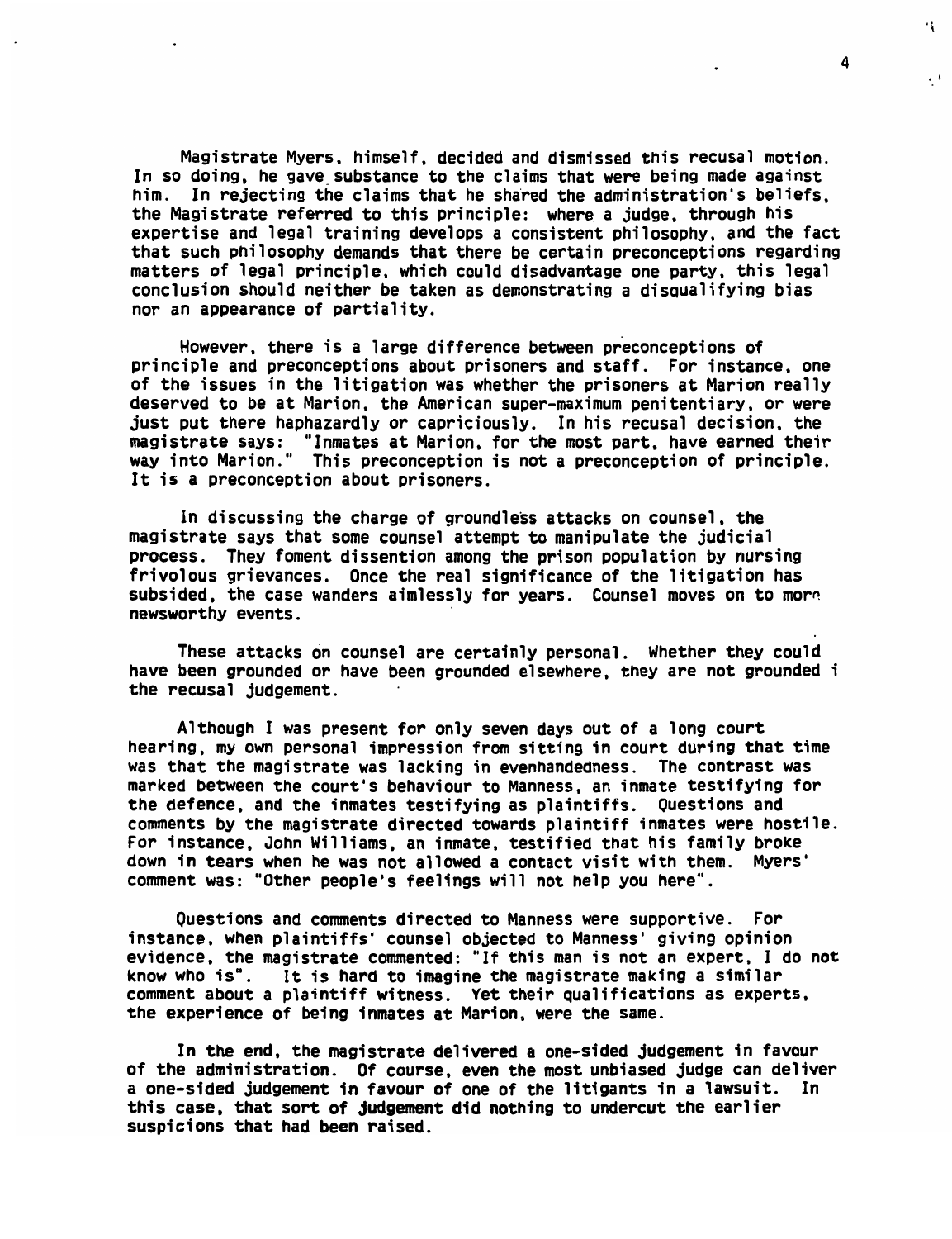## 2.5 Disproportion

There is. as well, the incommensurate nature of the lawsuit and the tribunal. Marion is the successor institution to Alcatraz. It is designed to contain the greatest security risks in the US prisons both from the federal system and for those states that have made arrangements with the federal system. Whether the people in Marion justify their having been placed there was a matter of dispute. It was not a matter of dispute that Marion was the highest maximum security prison in the USA.

Marion is a major American institution, and was viewed as such by the US Bureau of Prisons. The litigation was contesting not just one incident but the whole method of administration of the institution. A decision adverse to the administration would have repercussions throughout the whole US prison system.

Marion is located far from major centres. The nearest big city is St Louis, about 120 miles away. The town of Marion has a population of only 14.000. The prison itself is located, not in Marion but in the countryside, some 12 miles from Marion. The isolation of Marion should not, however, mislead. In its own way, within the prison system, Marion is a significant US national institution.

Yet the tribunal deciding the case was the assistant to the local judge. The local judge-has too heavy a case-load to handle all of the work assigned to him. So he has an assistant, who is not a judge but a magistrate. The magistrate does not have the power to decide cases that come before him. Instead, he makes recommendations which the judge either accepts or rejects. If the judge decides to reject or amend the recommendations, counsel are given notice and a chance to appeal before the change is made. If the judge decides to accept the recommendations, he does so without a further hearing.

#### 2.6 Winners and Losers

There is the focus of a lawsuit. A lawsuit is essentially for the purpose of determining disputes between individuals. It is not for the purpose of investigating a general situation. A lawsuit may be helpful to determine whether one guard beat one prisoner. It is much less able to deal with the situation where the allegations are the general collapse of the prison administration, wholesale beatings, and a cover-up.

There is the nature of the verdict. A judge in a lawsuit must determine whether the plaintiffs win or the defendants win. He is not there to comment on the general handling of the situation and to suggest improvements in the way that sort of situation could be handled in the future. A non-judicial investigator can get into these matters.

These concerns are exemplified by the recommendation of the magistrate, as they came down. The magistrate, basically, exonerated the administration, and rejected the complaints of the inmates. There was a winner, the administration, and a loser, the inmates. The reasons are not an assessment of prison administration and suggestions for improvement. The reasons are simply an assessment of why the magistrate believed the case of the inmates to be ill-founded.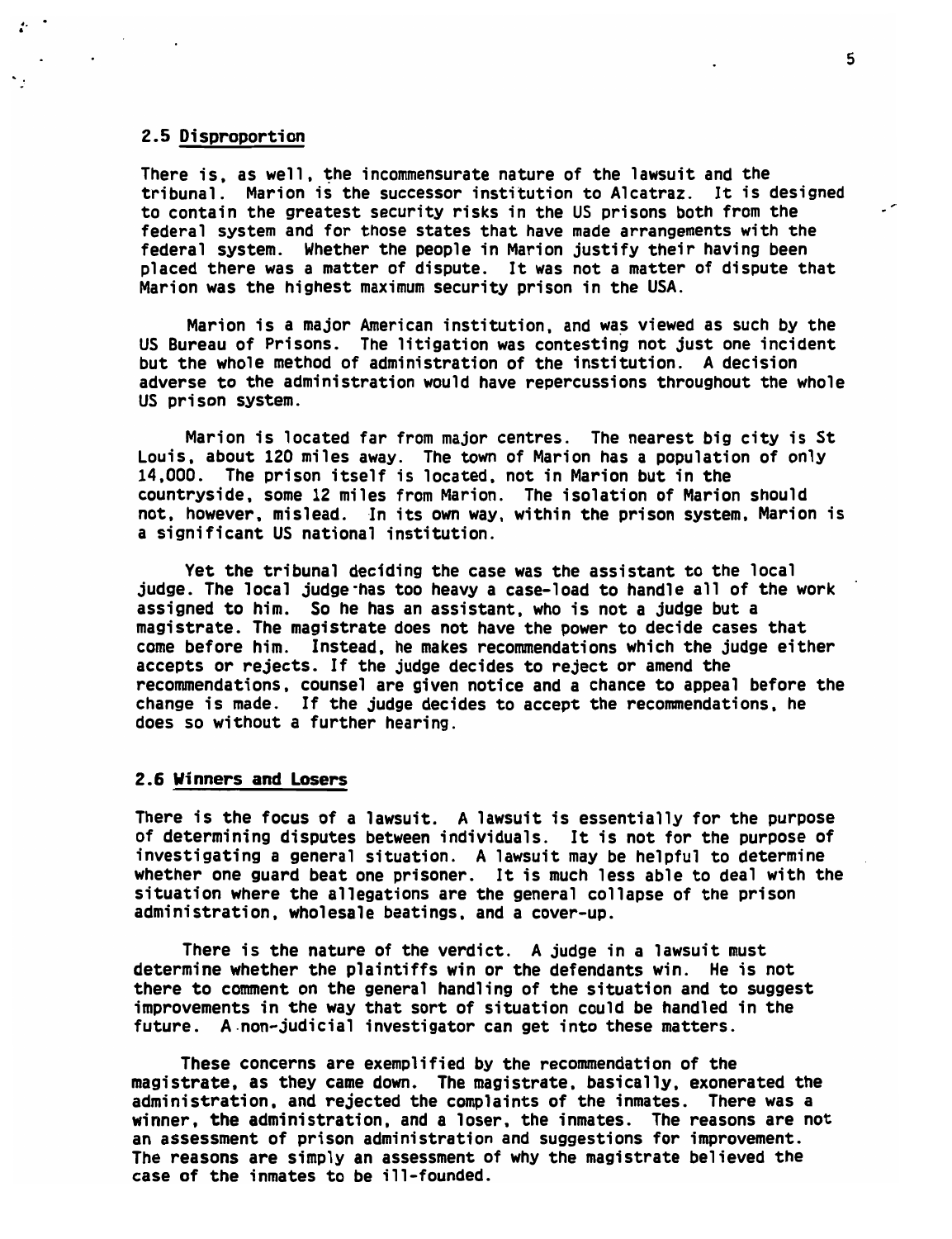While the Breed and Ward Report is a report of experts looking at prison administration, it does not look at the incidents surrounding the allegations of brutality. The lessons to be learned from that period are simply passed over.

There is. to be sure, an issue of credibility, and a particularly thorny one when allegations of prisoner brutality are involved. Both prisoners and guards are interested parties. There is usually no disinterested third-party present who can observe and reoort.

But even taking the administration side at face value, it is still possible to make an assessment about whether the practices that were followed were advisable or whether other practices would have been better suited to the circumstances. Neither the magistrate, nor Breed and Ward got into that investigation. It is something that remains to be done.

#### 2.7 Alternatives to Court

The Congressional Subcommittee, itself, did not do an investigation. In addition to commissioning the Breed and Ward Report, the Congress Subcommittee heard testimony from administration spokesmen and prison rights activists. However, there is no indication that the Congress Subcommittee intends to produce its own report. The one subcommittee hearing I attended lasted only a half-day. It was held on 26 June 1985. It was the first hearing since March 1984. It started 45 minutes late. There was only one congressman present. Mr Kastenmeier, the Chairman. A second congressman entered later, and left early, before the session ended. The Chairman viewed the hearing as an "oversight" hearing, to cast an eye on what is going on. rather than an investigation.

There is an internal complaints mechanism within the prison system. However, this system is designed for an individual complaint of an isolated infraction of the rules by a member of the administration. It is not designed to cope with general allegations of a breakdown of the system. When the administration itself is under the question, the complaints mechanism amounts to the target of the complaints investigating itself.

The complaints system suffered from delays at the regional and headquarters level. Breed and Ward recommend an expedition of procedures. Inmates complain that the grievance system seldom responds positively to an inmate's complaint.

The United Nations Declaration on the Protection of All Persons from Being Subjected to Torture and other Cruel. Inhuman or Degrading Treatment or Punishment, adopted on 9 December 1975, provides in Article 9. "Wherever there is reasonable grounds to believe that an act of torture...has been committed, the competent authorities of the State concerned shall promptly proceed to an impartial investigation even if there has been no formal complaint. The Standard Minimum Rules for the Treatment of Prisoners, Article 55. provides that there shall be a regular inspection of penal institutions and services by qualified and experienced inspectors appointed by a competent authority.

Neither of the requirements of inspection or investigation appear to have been met in respect of the allegations of brutality at Marion. The magistrate who tried the court case was not an inspector of the

6

ò.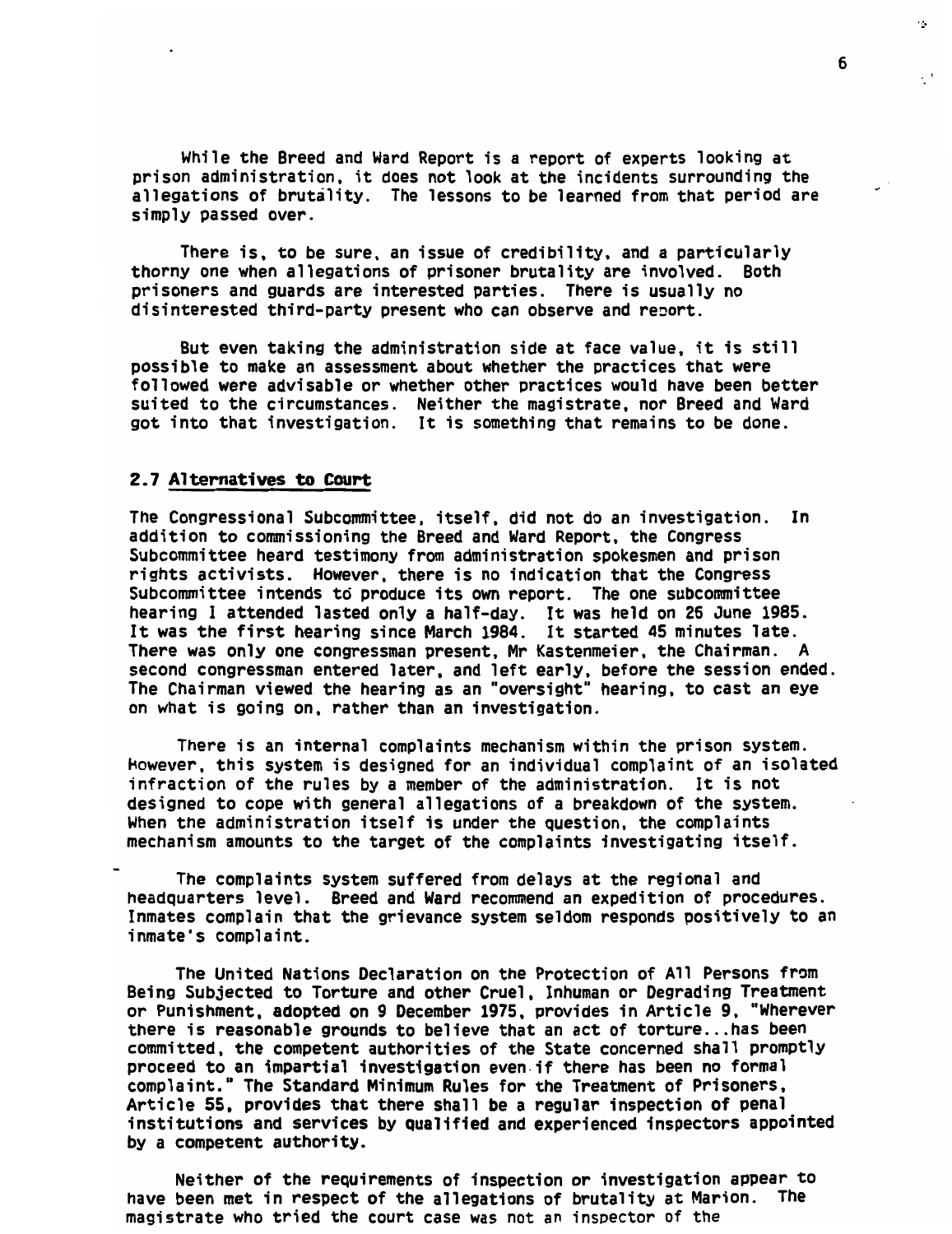institution. He was qualified and experienced as a magistrate but not as an inspector, nor can the court case be considered to be an investigation. The court case was for the purpose of determining right and wrong, not for the purpose of investigating what had happened and what could be done to improve on the institution. As well, the court case was at the initiative of the inmates, not at the initiative of the state. Finally the court case was not prompt.

#### 2.8 Conditions Facilitating Brutality

Altogether, apart from the position of whether the brutality did take place, there remains the question of whether conditions were such as to facilitate the possibility of brutality. A judge in a court is not directed towards that issue. An independent investigator is.

#### 2.8.1

 $\mathcal{D}^{\mathcal{A}}$ 

 $\ddot{\phantom{1}}$ 

There was the absence of use of name tags by guards. Name tags had been used by guards up to October 1983. The consistent use of name tags stopped on that date. The reasons, according to the administration, was the fear by guards of retaliation by the inmates. The Amnesty International Archambault report recommended that guards wear name tags while on duty.

#### 2.8.2

There was the use of the SORT Team. The Special Operations Response Team was a team of guards brought in from Leavensworth before the alleged incidents occurred. According to the testimony of Jim Graham, the then supervisor of the team, the team was a sort of riot squad.

They trained in forced cell moves - moving an inmate from his cell by force. They trained in the use of riot batons. They prepared to react to hostage situations. The team had riot gear - bullet-proof vests, helmets with visors, blackjacks, plastic shields. Graham testified that the SORT Team was known as the A Team.

"The A Team" is an American TV programme. It is directed to the preteen market. The A Team is a police team that uses comic book vigilante violence to get the bad guys. The SORT Team was there strictly for the use of force. Mr Graham testified "our purpose is not to negotiate." "When we are called for...there has been previous negotiations".

The Declaration Against Torture provides. Article 5, that the training of law enforcement personnel and other public officials who may be responsible for prisoners deprived of their liberty shall ensure that full account is taken of the prohibition against torture and other cruel, inhuman or degrading treatment or punishment. Obviously this requirement applies to all guards. There is no such thing as specialization in this area, with one set of guards being trained only in the use of force, and another set of guards being trained in the prevention of cruelty. The undue emphasis, in the SORT Team, on the use of force, is a situation that could facilitate the occurrence of brutality.

 $\overline{\phantom{a}}$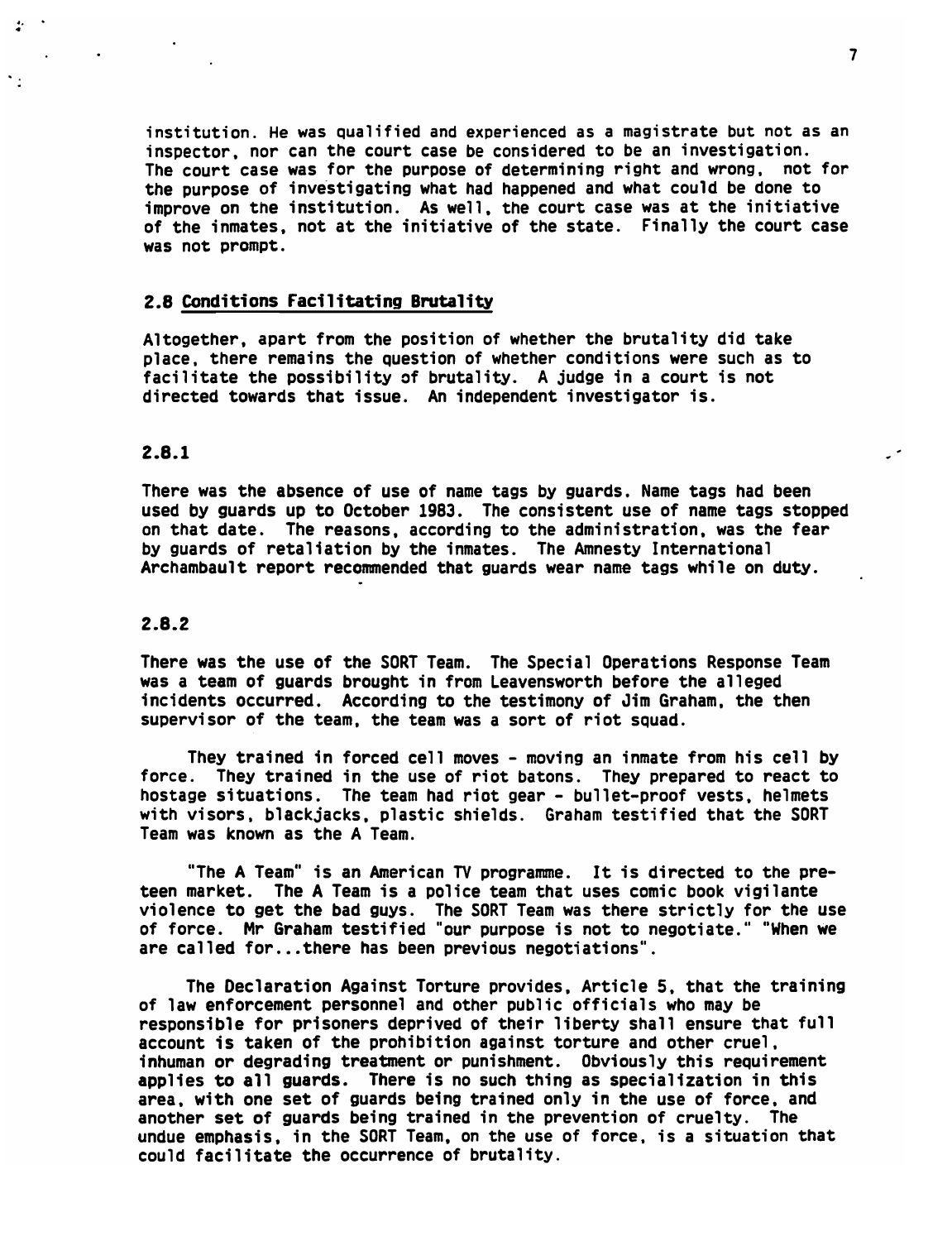#### 2.8.3

There was the cavalier attitude of the administration itself. P W Koehane, the associate warden at the time of the alleged brutality, testified he was satisfied that the use of force was reasonable. He said "no one was taken to hospital." No one was put in intensive care. Yet, a person can be beaten and tortured without being put in intensive care. None of the alleged brutality was at that level of violence. To require that level of violence before the administration shows concern is. itself, unreasonable.

## 2.8.4

There was the administration notion that it had to show it was in control. Some administration actions were acknowleged to be for the purpose of showing that the administration was in control, and for no other purpose. For instance, prisoners were fed in their cells. There were forced cell moves because inmates refused to return salt packets from the food trays when the meal service was over. Koehane justified these moves by saying that an inmate cannot dictate a shakedown. When an inmate says "no", it is a rebellious comment. The prison administration needed a clear signal that it was in control.

Leaving aside the question of whether a forced cell move over an empty paper salt packet is unnecessary brutality, the whole notion of striving to assert control is itself an attitude that can lead to brutalization of inmates. Brutality is a way of attempting to assert control.

The notion of control in the prisons, as in society, is a false issue. If a prison is running properly, if a society is running properly, no one person or group of people is in control. It is the law that is in control. A well-governed prison, a well-governed society runs by the rule of the law, not by the rule of men. Any attempt to assert control, by the governors over the governed, by a prison administration over the inmates, can degenerate very easily and quickly, into an abuse of power.

## 2.8.5

There was the testimony about Manness, one of the inmates. One of the complaints of the inmates was that forced moves were unnecessary, that they were inflicted simply as a form of brutality against the inmates. Graham testified that Manness was moved forcibly without being given an opportunity to move voluntarily. Graham said: "We went after Manness. We did not give him a chance to cuff up (submit himself voluntarily to being handcuffed). We should have."

In the context of the lawsuit, this admission did not matter. Manness was not one of the litigants. On the contrary, he cooperated with the administration, testifying on their behalf. He confirmed that he was not asked to cuff up. but added that he always resisted cuffing up, that he always required officers to move him by force.

8

К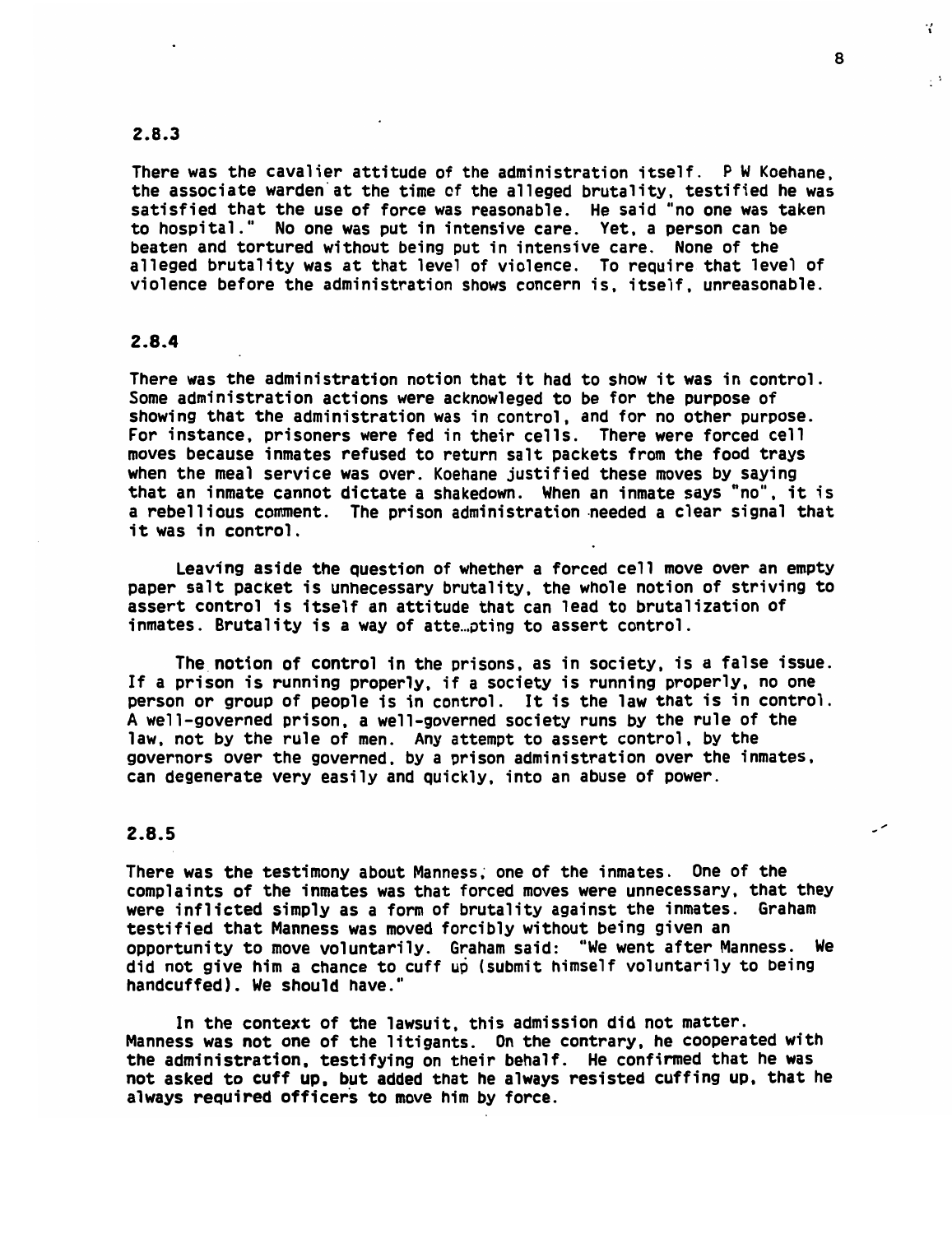## 2.8.6

There was the denial of access to lawyers. The statement of claim of the plaintiffs allege that in November 1983 all attorneys were barred from the prison for four consecutive days. It was at this time that the first wave of beatings by guards was alleged to have taken place. Breed and Ward in their report noted, page 9, that on 12 November five attorneys arrived at the prison entrance and requested permission to visit 40 inmates. The attorneys were told they would not be allowed to meet with the inmates since they had not followed established procedures for requesting a visit. On 15 November several attorneys were allowed visits with four inmates. On 16 November 15 inmates were allowed to visit their lawyers.

#### 2.9 Recommendation

There should be an independent investigation into whether the practices followed at the time of the alleged incidents at Marion were such as would have facilitated brutality and in what respect, if any, the practices could be improved to prevent the likelihood of brutality.

#### 3. CONDITIONS

Independent of the question of the brutality that did or did not take place in the fall of 1983 in the question of the continuing treatment of inmates at Marion. The alleged brutality coincided with a lockdown at Marion. The inmate litigants, besides asking for damages for brutality, are asking for an end to the lockdown.

#### 3.1 Lockdown

Lockdown conditions can amount to cruel and unusual punishment. In a Canadian case, a federal court judge held solitary confinement in a Canadian prison to amount to cruel and unusual punishment. He reasoned that even if the confinement served some positive penal purpose, the treatment was still cruel and unusual because it was not in accord with public standards of decency and propriety, since it was unnecessary because of the existence of adequate alternatives. He made no recommendation about what those alternatives should be, noting that the court was not a commission of inquiry into conditions at the penitentiary. It was sufficient for the court that, on the evidence adduced, the court was satisfied that adeequate alternatives did exist which would remove the cruel and unusual aspects while at the same time retaining the necessary security aspects.

Breed and Ward recommended the establishment of graded units at Marion, from the most restrictive to the least restrictive. The lockdown could continue, but for fewer people than at present.

The Marion Prisoners Rights Project (MPRP) takes the position that the lockdown is not fair to anyone. It should not be used as a form of group punishment. Prisoners can successfully function without being locked down. Magistrate Myers, in the Marion Recommendations, did not examine the alternatives. He simply deferred to the administration.

 $\mathcal{L}^{\mathcal{A}}$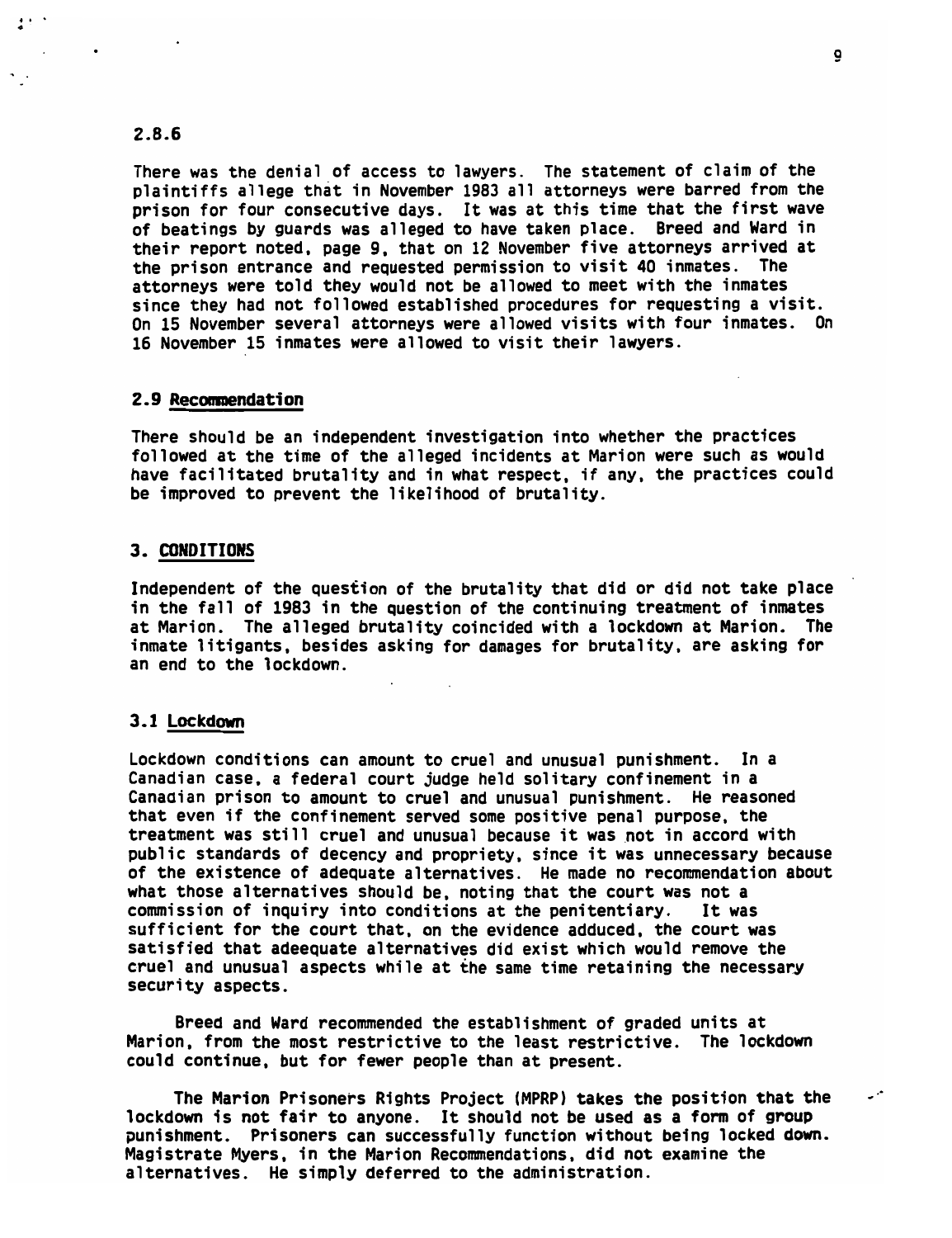#### 3.2 Rectal Probes

It was unquestionable that physical rectal searches did take place and do take place at Marion. The plaintiffs complain they take place without cause. The Magistrate recommended that the searches did not violate the constitutional requirement of reasonable search. Prison rectal searches could be conducted, according to him. for less than probable cause, on suspicion alone.

Amnesty International, at its International Council Meeting in 1985 in Helsinki, passed Resolution 14 which said, in part, that body probing can sometimes constitute cruel, inhuman or degrading treatment or punishment. The ICM called on the International Executive Council to examine the circumstances in which body probing came within Amnesty International's mandate.

Joseph Cannon, a plaintiff witness, in an affidavit, wrote that rectal probe searches were used to degrade, intimidate and restrict the legitimate movement of prisoners. The rectal probes and the strip searches reflected an extreme over-reaction mentality of staff responsible for general security practices. As well, the frequency of the searches, when coupled with the probes, created an atmosphere of harrassment and degradation.

Breed and Ward, in their report to Congress, recommended that the Bureau of Prisons should "halt the use of forced digital rectal examinations for non-medical reasons. The report notes that rectal probes are applied to all inmates who leave Marion for a court appearance on the theory that they might be coerced into carrying contraband back into prison after a trip to the outside world.

Doctors are reluctant to undertake rectal probes because it has a non-medical purpose. The American Medical Association resolved that examination of body orifices for security reasons should "usually" be performed by correctional personnel with medical training.

Breed and Ward suggested as a guideline that body cavity searches should be considered only when there is probable cause to believe that an individual is carrying hard contraband that would threaten security. There should be no rectal probes on suspicion alone. There should be no rectal probes even for probably cause, when there is probable cause to believe that the inmate is carrying soft contraband alone, ie drugs.

Magistrate Myers found as a fact that sonograms and x-rays can detect hard contraband in the digestive system. It is not necessary to have rectal probes to detect this sort of contraband.

Prison regulations permit rectal probes only when there is reasonable belief that an inmate is concealing contraband. Yet contraband was found on inmates in less than-20% of rectal probes. The magistrate had two comments about the low rate of positive finds. One was that when inmates first suspect a rectal search, they retrieve the contraband from the rectum and swallow it. The other is that, though the number of positive finds is low, the nature of the contraband found is significant. The Warden testified that the low find rate demonstrates the effectiveness of the rectal search policty. Magistrate Myers considered that neither x-rays, sonograms or dry cells were adequate alternatives for detecting soft

مر

ť.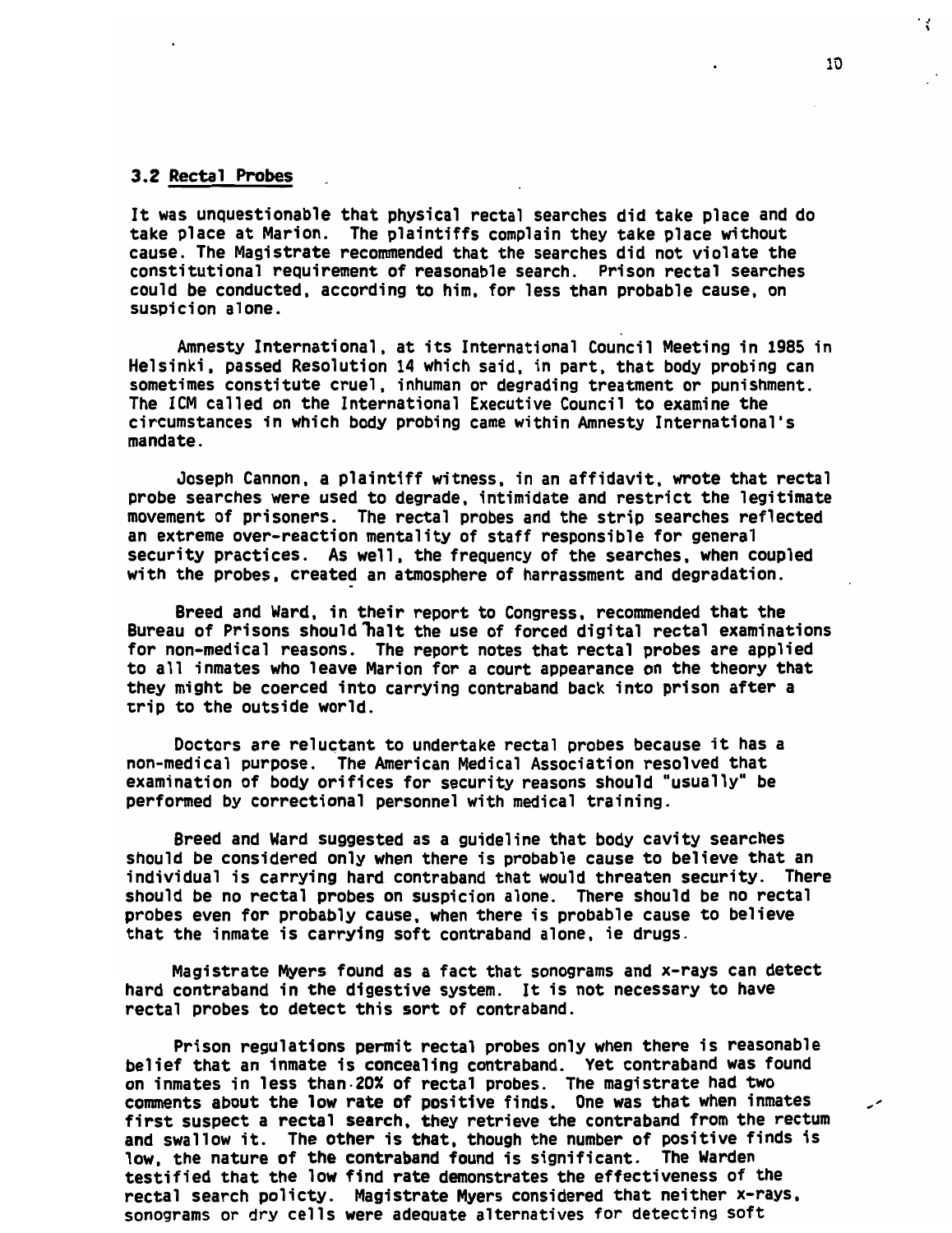#### contraband.

 $\pm$   $\pm$   $\pm$ 

 $\epsilon_{\perp}$  .

The plaintiffs and the Marion Prisoners Rights Project believe that there is no occasion when rectal probes can be tolerated. Contraband can be stopped in other ways, they say.

#### 3.3 Restraints

The Standard Minimum Rules for the Treatment of Prisoners provide that chains and irons shall not be used as restraints. Other instruments of restraint shall not be used except in exceptional circumstances, as a precaution against escape during transfer, or if other methods of control fail. Even as a precaution against escape, restraints are not permitted when the prisoner appears before a judicial authority.

The plaintiffs complained that whenever a prisoner left his cell for any reason, other than exercise or shower, the administration required that he be handcuffed, waist shackled, and leg shackled. There is the use of black boxes. A black box is a locked box over the handcuffs that prevents the inmate from picking the handcuffs' lock. Inmates are, on occasion, handcuffed to their beds as well. The frames of beds in the control unit are concrete slabs with metal hoops sticking out. Inmates restrained in their cells are chained to these hoops.

I, myself, witnessed the inmate plaintiffs and the inmate witnesses in court, handcuffed with waist chains and leg irons. Counsel for the plaintiffs asked the court for permission to remove the irons and chains during the hearing. Magistrate Myers denied permission.

The magistrate viewed the use of black boxes, leg shackles and waist chains a prudent use of restraint. They could have prevented earlier instances of violence if they had been used earlier.

The plaintiffs argued against the use of restraints at parole hearings. Magistrate Myers recommended that the argument did not rise to a constitutional magnitude.

There is here a clear violation of the Minimum Rules. The Rules say, unequivocally, chains and irons shall not be used. Yet they are being used. The Minimum Rules say that restraints shall be used in exceptional circumstances. Yet at Marion restraints are used routinely. The Minimum Rules say restraints should be removed when the prisoner is before a judical or administrative authority. Yet for Marion prisoners restraints are maintained when prisoners appear before judicial or administrative authority.

As well, the Minimum Rules say that instruments of restraint must not be applied for longer time than is strictly necessary. Yet Magistrate Myers notes that inmates have been chained to their beds for eight hours and longer.

#### 3.4 Books

In Marion inmates are denied access to the main library, because of the security implications of allowing inmates to congregate in groups. Instead satellite libraries have been established on the ranges. Books from the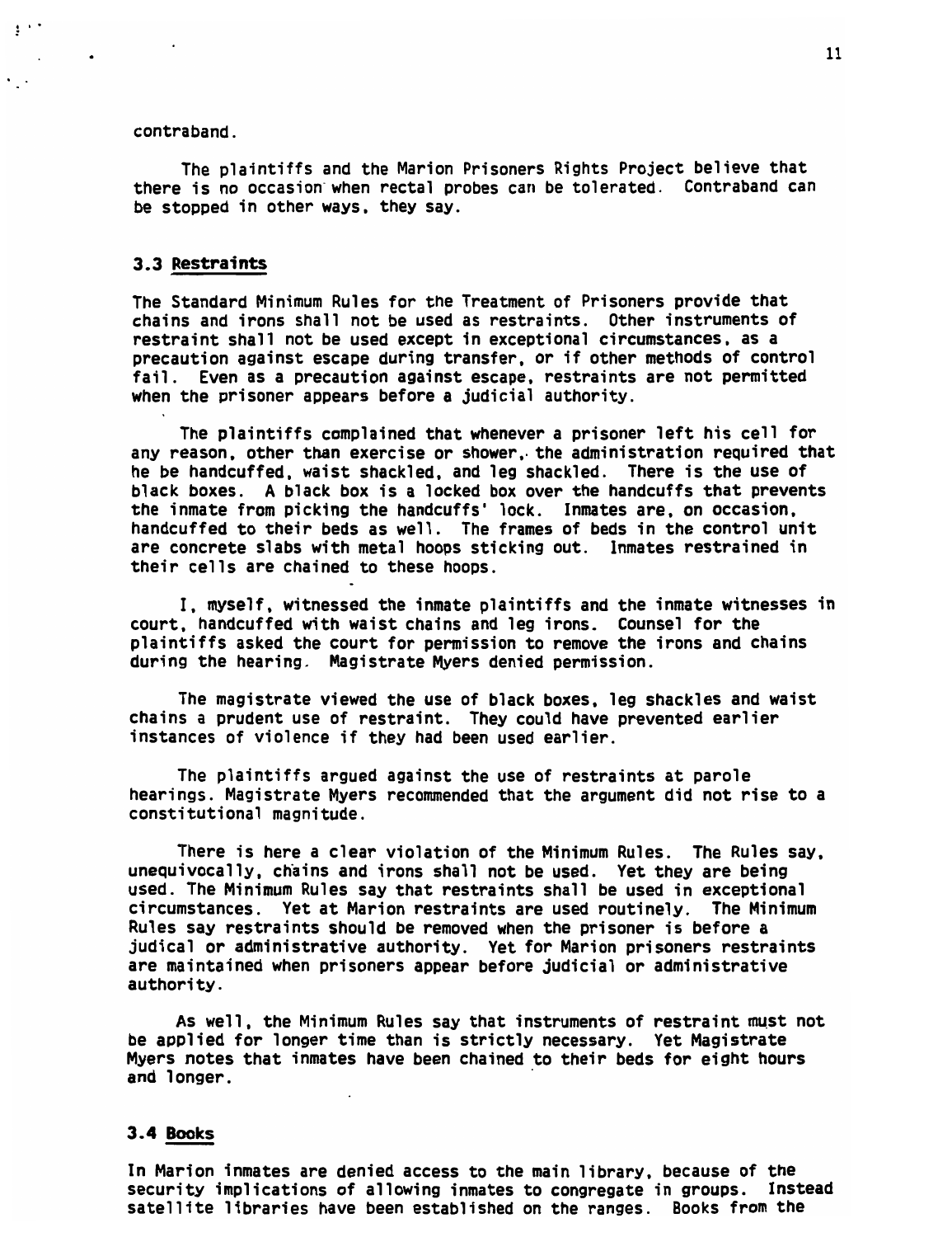main library can be obtained on request. The satellite libraries are limited in nature. There can be long delays in obtaining requested books from the main library.

The Standard Minimum Rules require every institution to have a library, adequately stocked. Prisoners are to be encouraged to make full use of it.

#### 3.5 Property Destruction

There was a shakedown at the time of the start of the lockdown. Inmates' personal property was taken from their cells. Some was lost or destroyed by the administration. The loss and destruction was not disputed by the administration.

The Standard Minimum Rules requires the administration to keep inmates' property in good condition. Inmates at Marion sued the institution successfully for monetary relief for loss of property. Magistrate Myers rejected the argument that the destruction was cruel and unusual punishment, because he did not find.it to be done intentionally to punish the inmates.

### 3.6 Work

Prisoners at Marion are not given work, except for those in B Unit. A limited number of general population inmates are employed as range orderlies or barbers.

The Standard Minimum Rules require that sufficient work of a useful nature shall be provided to keep prisoners actively employed for a normal working day.

## 3.7 Name Tags

As outlined earlier, there was a practice at Marion of wearing tags prior to October 1983, prior to the time of the alleged brutality. The consistent wearing of name tags stopped in October 1983 on the ground that it would protect correctional officers from retaliation. The inmates complained that the absence of name tags hindered the identification of correctional officers involved in illegal behaviour. Magistrate Myers noted that "inmates' concerns may be justified." He felt, however, the issue was not one of constitutional magnitude.

Amnesty International, in its report on allegations of ill-treatment of prisoners at Archambault Institution, Quebec, Canada, recommended that "means should be taken to make it mandatory that correctional service employees wear name certificates on their outer clothing while on duty".

#### 3.8 Complaints

The Standard Minimum Rules requires that there be a complaints system. As well, there is the requirement that complaints be promptly dealt with and replied to without undue delay.

اق ا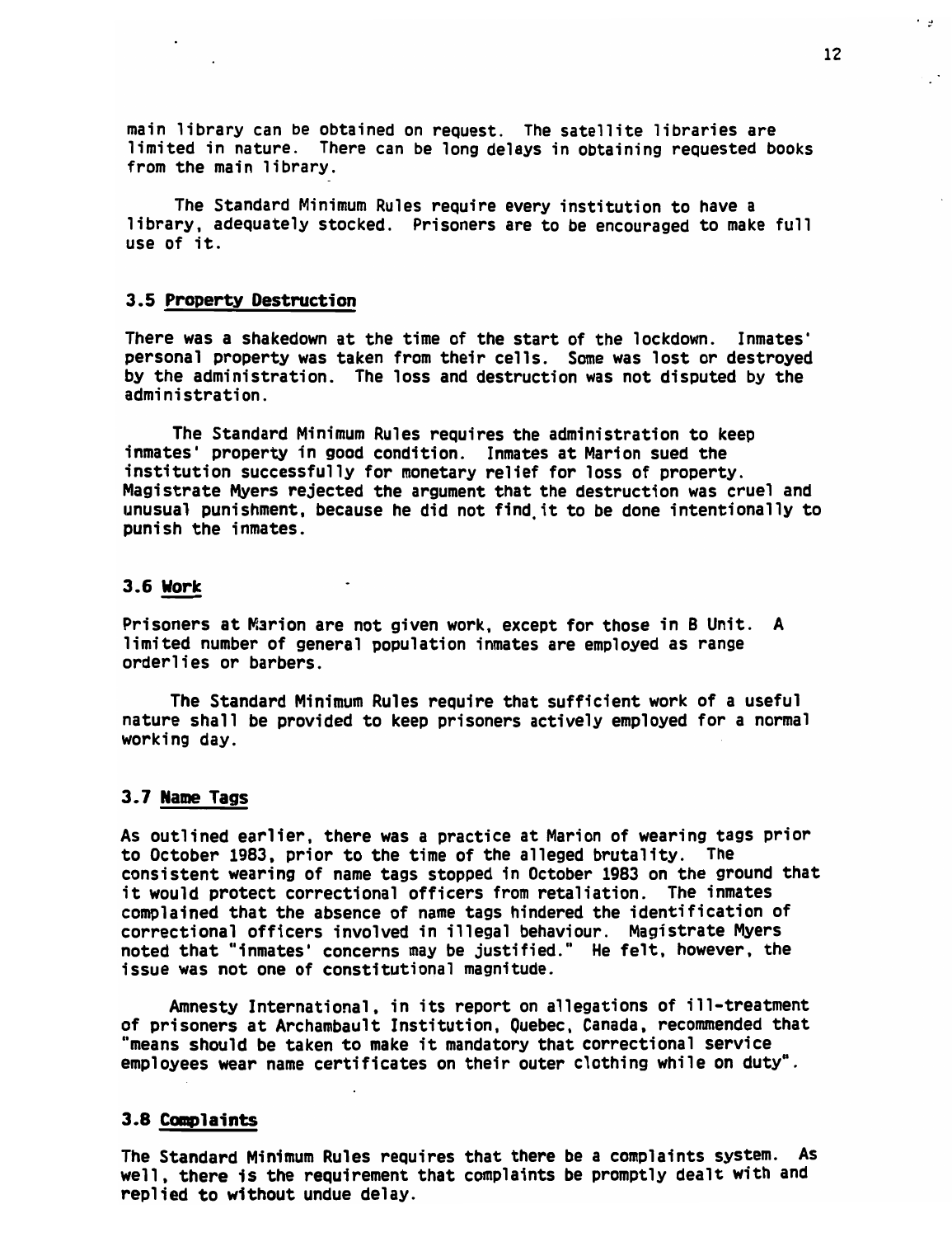As mentioned earlier, when discussing the adequacy of existing remedies for dealing with allegations of brutality, the Breed and Ward report, page 29, noted delays at regional and headquarters levels in responding to complaints. As well, inmates allege that the complaints system exists in form, but not in substance. Complaints are systematically denied. Breed and Ward found they did not have the time to investigate the truth of the allegations. Magistrate Myers dismissed the allegations because the inmates themeselves had presented nothing to support it (page 100). There is no independent investigation of the allegation.

#### 3.9 Placement

 $2<sup>2</sup>$ 

 $\mathcal{C}_{\mathcal{L}^{\mathcal{C}}}$ 

 $\mathcal{A}^{\mathcal{A}}$  and  $\mathcal{A}^{\mathcal{A}}$ 

The Standard Minimum Rules require separation of categories. Different categories of prisoners are to be kept in different institutions.

Marion is the only level 6 prison in the Bureau of Prisons. The purpose is to provide long-term segregation for inmates who threatened or injured other inmates or staff, who possessed deadly weapons or dangerous drugs, who disrupted the orderly operation of a prison, or who escaped or attempted to escape, where the escape involved injury, threat to life or use of deadly weapons.

Within Marion itself there is a control unit to separate those prisoners whose behaviour seriously disrupted the orderly operation of the institution. B Unit inmates are allowed to eat in the main dining hall. They are allowed to move out of the unit without handcuffs or leg irons, except for attorney visits. They are allowed group recreation. Some B Unit inmates have been working on a cable assembly project. B Unit resembles a traditional open penitentiary. The rest of the prison is in lockdown.

The Standard Minimum Rules also provide that a system of privileges appropriate for the different classes of prisoners should be established at *e\/ery* institution.

There is a scheme for the separation of prisoners of which Marion is a part. Within Marion there is a system of privileges for the different classes of prisoners. However, altogether apart from the question of whether the lockdown is cruel and unusual, is the question of whether the separation and privilege scheme is functioning in fact. In order for a separation and privelege scheme to be functioning, it is not enough merely to set up different regimes for different prisoners. As well, prisoners must be properly placed. Those who earn privileges should be granted them. Only those who behave in such a way as to justify more severe treatment should have it inflicted upon them.

One of the complaints about Marion is that inmates are transferred there even though they are not at, or do not deserve, the level 6 classification. Inmates complain that, within Marion, allocation to B Unit is also often arbitrary.

Neither Magistrate Myers nor Breed and Ward come to grips with these complaints. Magistrate Myers recommended that placement and transfer of inmates is an administrative proces that does not warrant or involve constitutional protection (page 43). Breed and Ward said they simply did not have time to determine whether inmates were correctly placed (page 28).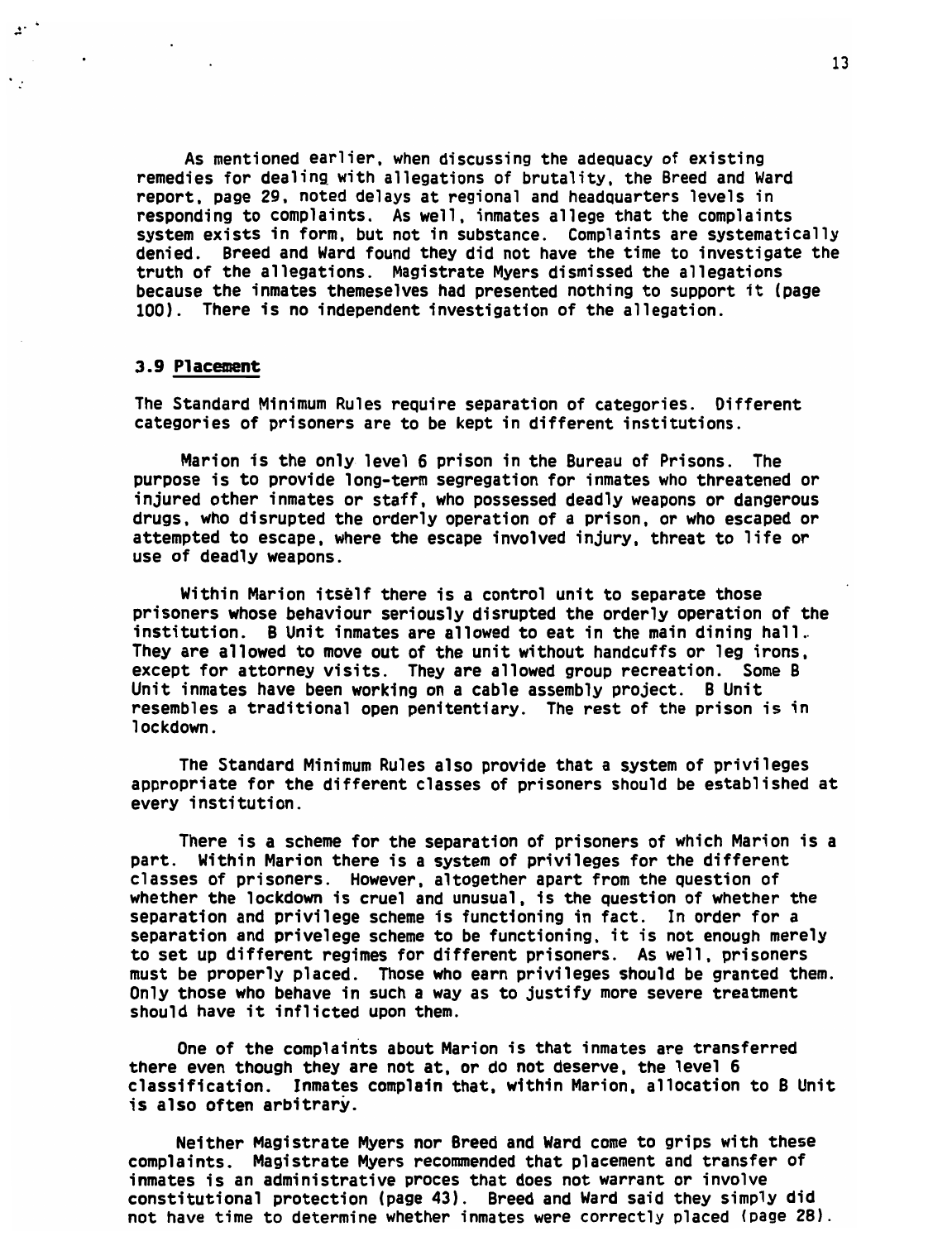#### 4. CONCLUSION

Within Marion, violation of the Standard Minimum Rules is common. Although this report deals only with some facts of life at Marion, a comparison of the Standard Minimum Rules with the conditions at Marion, as set out in the recommendations of Magistrate Myers and in the Breed and Ward report, shows there is hardly a rule in the Standard Minimum Rules that is not infringed in some way or other. The reason has to do with the purpose of Marion. According to the Standard Minimum Rules, treatment of persons shall have as its purpose encouraging self-respect and developing a sense of responsibility amongst inmates. The purpose of Marion, however, is security. All other considerations are secondary.

Norman Carlson, the Director of the Federal Bureau of Prisons in the USA, in a statement before the Congressional Committee, said that the overriding concern of the administration at Marion was concern for the safety and security of staff as well as inmates - and the protection of the public.

Breed and Ward suggest the problem is one of construction design. If a new prison were built, according to current technology, it would be possible to have a secure institution without a complete lockdown.

In a prison setting, as elsewhere, there has to be a balancing of sec rity and freedom. Allowing considerations of freedom to prevail, in every case, over considerations of security creates unnecessary risks. Allowing considerations of security to prevail, in every case, over considerations of freedom creates unnecessary repression.

The Federal Bureau of Prisons is not geared to provide this balancing. It represents only one side of the equation, the security side. The US prison system has nothing on the other side of the equation. The constitutional standards of the courts are just too remote from the administrative detail of everyday life at Marion to be of much help. Congress has not much commitment or interest. The Breed and Ward Report, though helpful, does not cover enough ground. Their report was done on the basis of compensation allocated for ten days' work (page 14).

There needs to be a complete and independent assessment of the administrative details of the lockdown to determine whether the security system in place is strictly necessary or whether it hampers freedom of the inmates unduly. In the absence of such an assessment, it is impossible to be certain that the lockdown of Marion is justified.

#### 5. RECOMMENDATION

The USA should set in place a permanent mechanism for detailed, independent, continuous assessment of prison conditions in the Federal Bureau of Prisons. This independent assessment should look, in particular, at the lockdown conditions of Marion and assess them against the Standard Minimum Rules for the Treatment of Prisoners.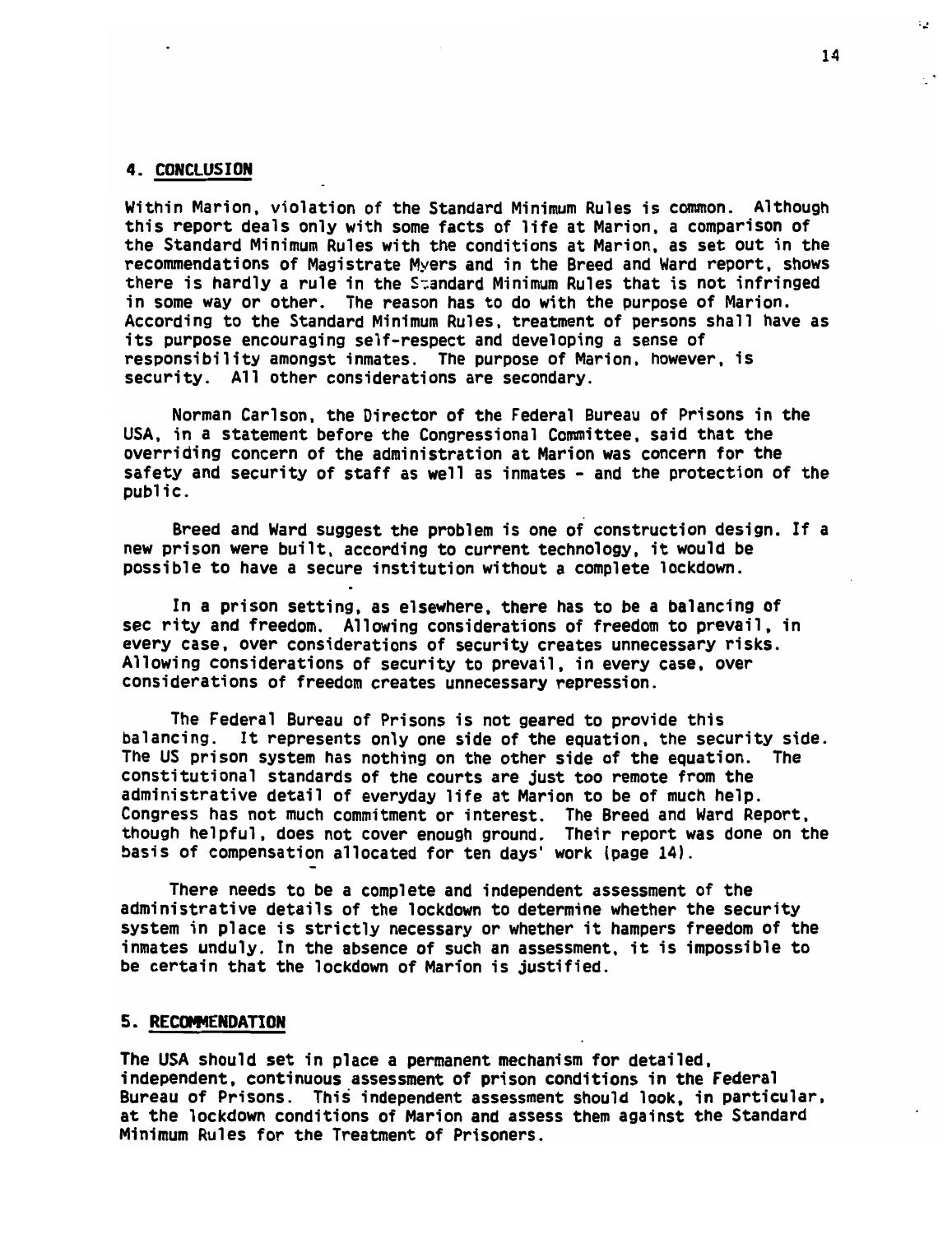*amnesty international*

*INTERNATIONAL SECRETARIAT Ourreference: TG AMR/51/84/4 1 Easton Street London WC1X8DJ United Kingdom Direct line:*

*Mr Norman Carlson* ir No<del>r</del>mar diffector<br>Authorization of Prisons ederal bureau ol rr.<br>Decenii: C 320 First Street NW.<br>Washington, D.C. 20534 U S A 22 March 1984

Dear Mr Carlson

Amnesty International has received allegations that inmates of the penitentiary at Marion, Illinois, were beaten or otherwise ill-treated by prison guards during November 1983. Amnesty International has received these allegations from a number of different sources, including representations from the National Prison Project in Washington and a group of twelve lawyers who visited the prison between 15 and 23 November and interviewed 84 inmates. Their report, of which you may already be aware, describes allegations of ill-treatment in 37 cases.

According to these reports, the alleged treatment occurred after two serious incidents in the prison. These were the killing of two prison guards by inmates in the Control Unit on 22 October and, on 27 October, the stabbing to death of aprisoner in the general population by another inmate. Amnesty International has been told that, during the week following the second of these incidents, each inmate was removed from his cell while the cells were searched and the contents removed. While a large number of prisoners reportedly complained of being brutally treated by guards during the general cell searches, the most serious allegations concern the concerted beatings of a number of prisoners, individually by groups of guards in separate incidents between 27 October individually, by

According to the report compiled by the lawyers who subsequently visited the prison, 37 of the prisoners interviewed alleged that they were ill-treated during this period. Each prisoner was reportedly beaten by between four and twenty guards. Those alleged to have taken part in the ill-treatment included prison officials who had been transferred to Marion Prison after 27 October and who reportedly had no identifying tags, wore face masks, heavy boots and gloves and carried 3-foot clubs with steel beads on the end. The allegations include reports of beatings to the chest, spine, groin and genitals, often when the prisoner was in a prone position; kickings; kneeings in the groin and chest; having prisoners\* heads rammed against the metal doors or grilles; in a few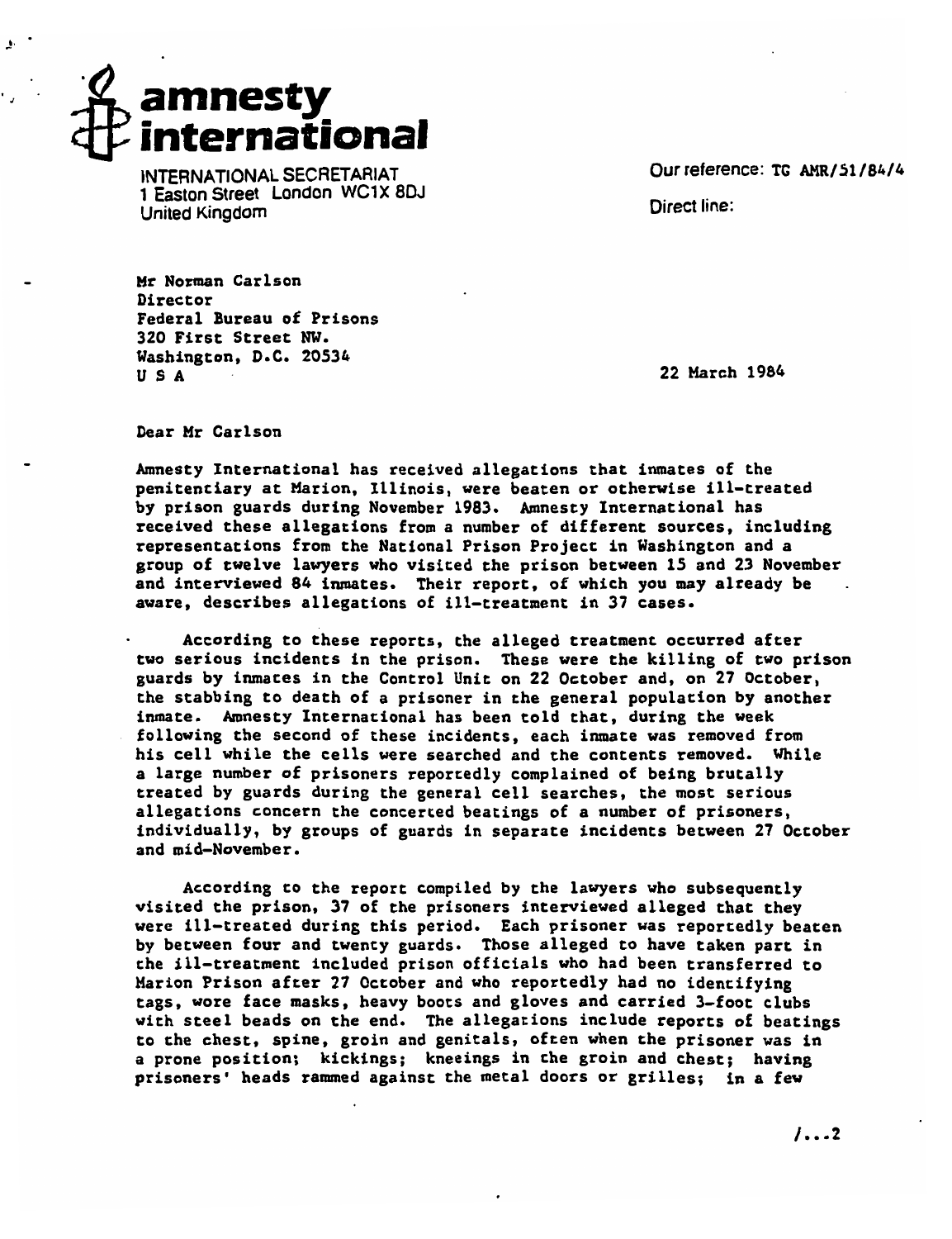instances the spraying of mace directly into prisoners• faces; a number of prisoners alleged that the steel-studded clubs were inserted under their armpits and that they were raised up and carried in this position. In nearly every instance recorded, the prisoners alleged that they were hand-<br>cuffed while receiving this treatment. One prisoner alleged that, after being beaten, he was left for five days in acell with no functioning toilet.

Of the cases described in the above-mentioned report, 31 prisoners were from the general population or-segregation unit; the remaining six prisoners were inmates of the control unit. The beatings were said to have taken place variously in the prisoners' cells, on the tiers or stairways outside the cells, and while being transferred from one unit to another.<br>Most occurred during the period 1-7 November (17 prisoners alleged they were beaten on 7 November); others allege they were beaten on <sup>27</sup> and 30 October, and on 17 November. Sixteen prisoners allege they were beaten in the segregation unit (I Unit); others in units E, C, D, G and F. At least four prisoners alleged they were beaten while being transferred from the general population to the secondation unit.

Four prisoners were reportedly taken from the control unit on 2-4 November after rumours that a hacksaw blade was hidden in the unit. These four were transferred to the prison hospital unit for X-rays and rectum searches. All four allege that they were punched, clubbed and kneed by guards in the hospital unit. One of the prisoners alleged that, after being beaten, he was held for .three days, handcuffed, in an unheated, stripped hospital cell, with the water turned off.

The lawyers who interviewed prisoners from 15-23 November report that they witnessed scars and bruising to some of the prisoners interviewed.

Amnesty International is not in a position to establish the veracity of the above allegations. Nevertheless, it is this organization's view that the allegations described above present at least reasonable ground to believe that inmates of Marion Prison may have been subjected to torture or other cruel, inhuman or degrading treatment during the period in question.

I should be very grateful to learn from you whether an official investigation has taken place into the incidents described above and, if so of the nature of the inquiry and its results.

Amnesty International would appreciate receiving your comments as soon as possible regarding these very serious allegations.

Yours respectfully and sincerely

Mallywith

Jose Zalaquett for Secretary General

 $\cdot$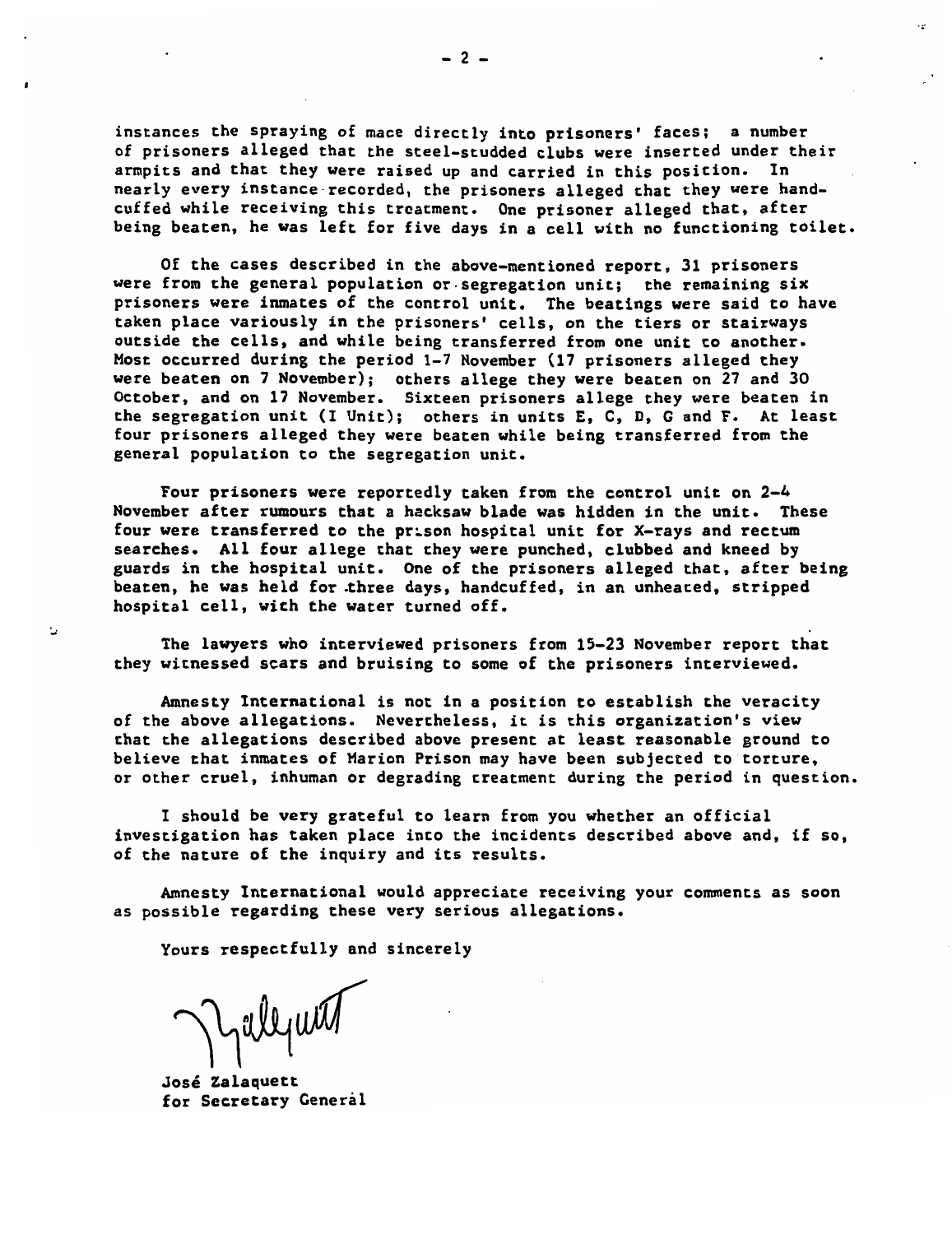#### *U.S. Department of Justice*





*J'*

*Washington. D.C. <sup>20534</sup> \ . . fa"lV.l- i', >L\ . C*

Mr. Jose Zalaquett **April 3, 1984** for Secretary General Amnesty International International Secretariat 1 Easton Street London WCIX 8DJ United Kingdom

Dear Mr. Zalaquett:

Thank you for your March 26 letter concerning conditions at the the United States Penitentiary, Marion, Illinois.

We were aware of the serious allegations cited in your letter and have investigated accordingly. Marion is the only security level six - maximum custody institution in the Federal Bureau of Prisons The Control Unit is a self-contained cellblock--a prison within a prison--which houses the 60 most violent and dangerous offenders confined in the Federal Bureau of Prisons. Inmates who are transferred to the unit have demonstrated their inability to function in the general population of other prisons by their continued assaultive behavior toward staff and inmates. A brief history of events at Marion should be helpful to you.

On October 22, 1983, two separate incidents involving two inmates occurred in the Control Unit during which two correc tional officers were fatally stabbed. Two other correctional officers were seriously wounded during these assaults. Sub sequent to these attacks, another inmate was assaulted and killed by inmates on October 27, 1983, in the general population area of the institution. Several staff were also attacked by another group of inmates that same day. In view of these tragedies and continuing inmate unrest, the entire institution was placed on lock-down status. It was during this period of time that allegations surfaced from inmates charging staff with using excessive force.

We were concerned about the situation at Marion as soon as the assaults occurred. Anticipating a *wery* emotional atmosphere, eight high level staff were immediately dispatched to the institution from the Central Office and the Regional Offices. Additionally, three of our senior Wardens, including two who nad each formerly been in charge of our Office of Inspections were sent to Marion. This group personally monitored the note concrete introducing steep personarry monitories one increased to the moving of men from their cells, and the cell shakedown procedures. During the shakedown, a great deal of contraband was discovered including prison made deadly weapons.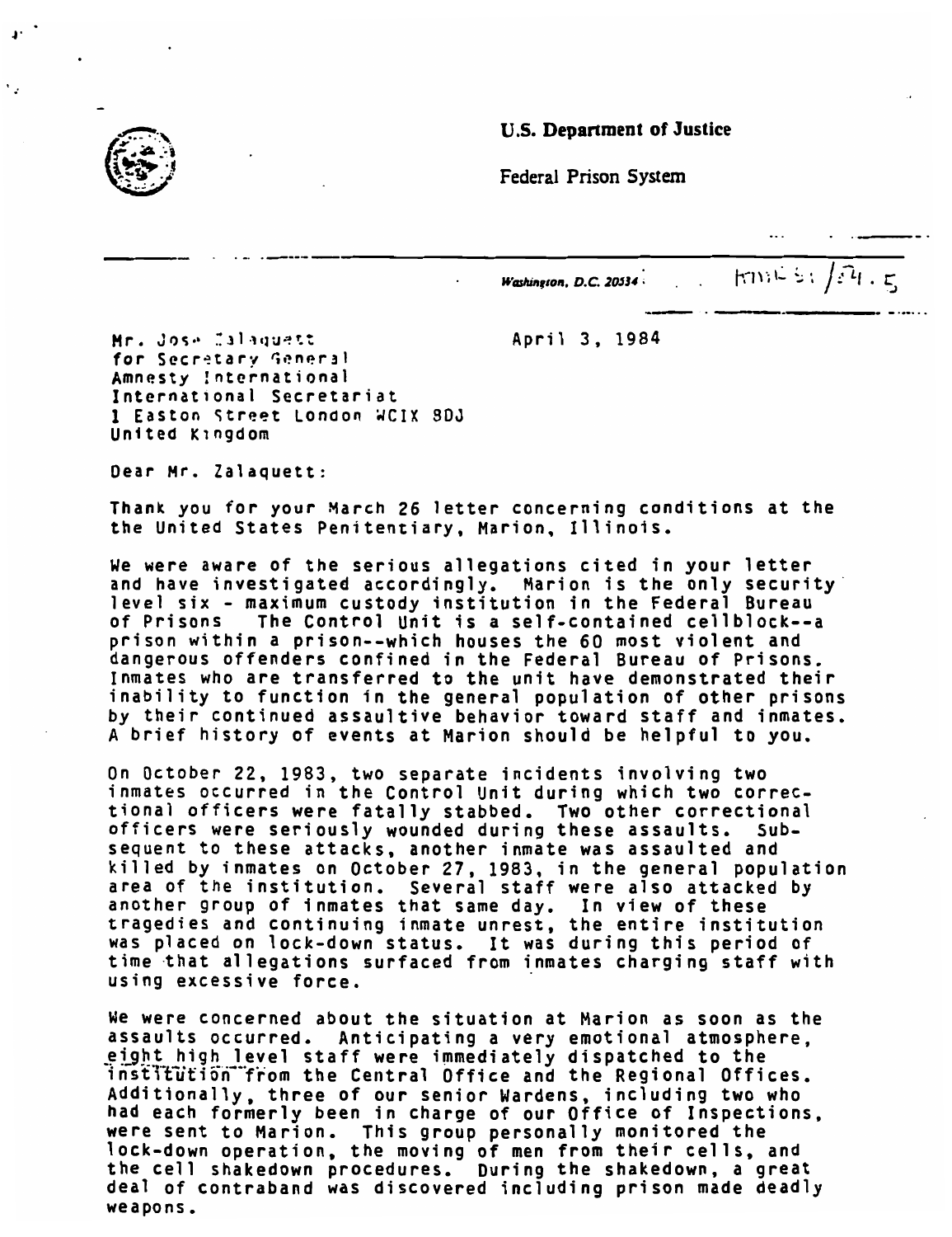**er.** Jose Eilaguett April 2, 1934

The group monitoring these operations reported that confrontations did develop and that force was necessary at times because some inmates attacke d staff, set fires , and refused to obey orders. However, th e Marion staff and the officers detailed from other instituti ons conducted them selves in a *wery* professlonal manner throug hout these difficu lt days. In fact, their restraint and good j udgment were noted by the monitoring team, Furthermore, agents from the Federal B ureau of Investigation were at Marion durin g this period cond ucting investigations Into the murders and did not note any incidents of staff impropriety.

We are confident that the allegations of brutality are without any merit. We continue to monitor the situation closely and feel that the present operations at Marion are both successful and necessary. The number of inmate assaults has substantially decreased since the lockdown at Marion and the safety of both staff and other inmates has been enhanced. However, future modifications to the program are anticipated as inmates demon strate the ability to conduct themselves appropriately.

We have received information that some Marion inmates have filed complaints in Federal court on these allegations of brutality. We think this is an appropriate form to review the complaints, and we welcome the opportunity to present the facts so that the court can determine whether there was any excessive use of force or brutality.

We trust that the information is responsive to your concerns. If we can provide additional information, please contact us.

Sincerely,

Norman A. Carlson Di rector

Page Two

T.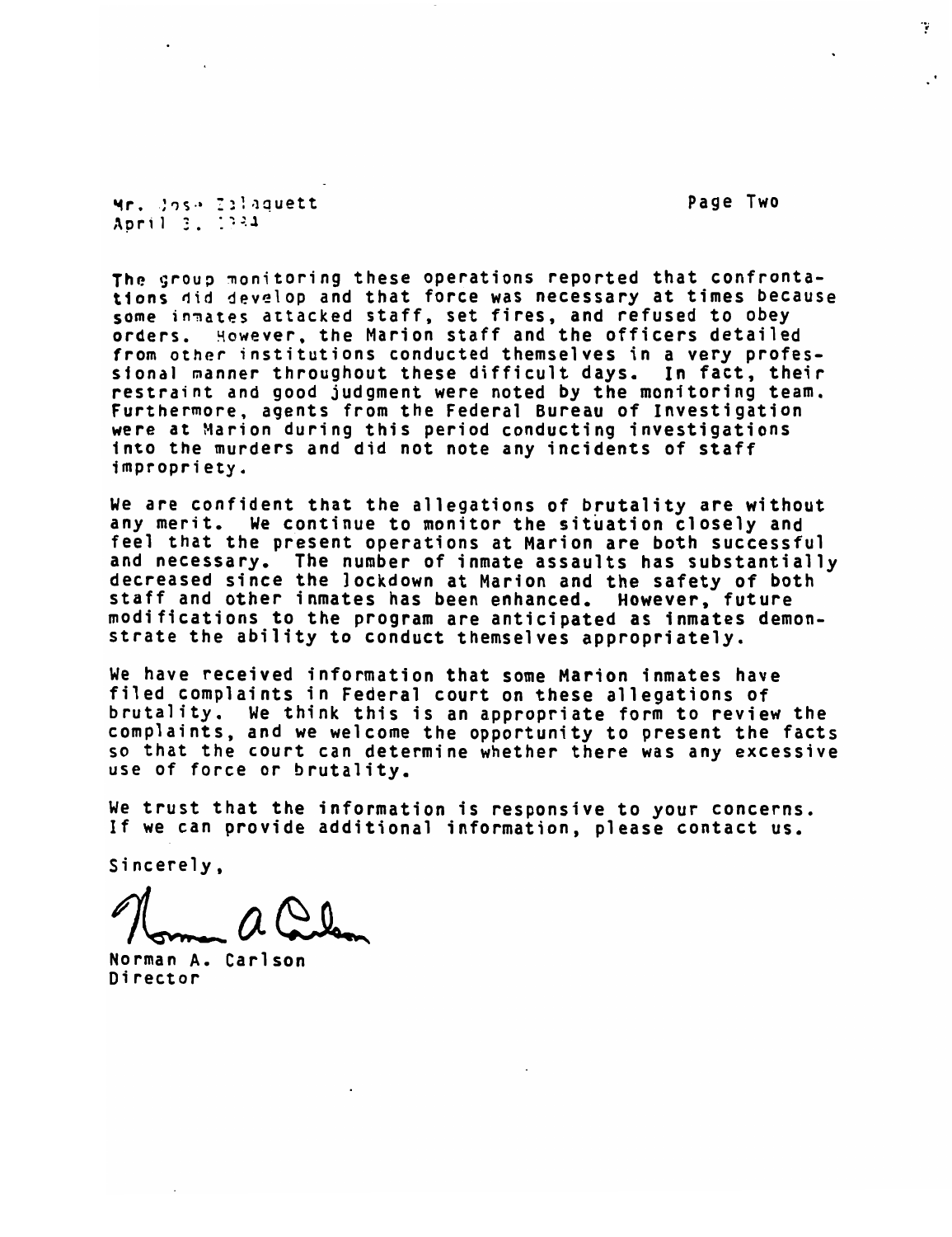# arainesty **international**

*INTERNATIONAL SECRETARIAT 1 Easton Street Lonaon WC1X 8DJ United Kingdom*

TG AMR 51/86/19

The Hon Norman A Carlson Director, Federal Bureau of Prisons US Department of Justice Washington, DC 20534 0SA 30 December 1986

Dear Mr Carlson

I enclose a copy of a report by David Matas, a member of the Canadian bar, who attended part of the federal district court hearings in 1985 into a complaint brought by inmates of the United States Penitentiary at Marion, Illinois, as an observer for Amnesty International. Mr Matas was asked by this organization to collect further information on the allegations of illtreatment made by a number of inmates of Marion penitentiary during imposition of the lockdown in November 1983, about which Amnesty International wrote to you on 22 March 1984.

Mr Matas observed seven days of hearings held in Marion prison in January and June 1985. He also read court documents, including the Report and Recommendation of the magistrate dated 15 August 1985. In addition, he attended a congressional hearing on conditions at the penitentiary and studied the report of the consultants appointed by the House Committee on the Judiciary.

Mr Matas' report deals with two issues. Parts I and II address the investigation into the allegations of guard brutality during the period November - December 1983. Part III deals with the continuing conditions in the prison in 1985. It is on the first issue, alleged brutality, that Amnesty International addresses its primary concerns, since this falls more directly under its mandate to oppose the 'torture or other cruel, inhuman or degrading treatment" of prisoners.

In his report Mr Matas states that he was unable to draw conclusions on the substance of the allegations of brutality, nor did he find it appropriate to comment on the credibility of the conflicting testimony given by guards and prisoners. However, he found serious shortcomings in the measures taken to investigate the allegations. In your letter to Amnesty International dated 3 April 1984, you stated that the lockdown operation was monitored by senior prison staff, who found no improprieties in the conduct of the officers involved. The prison administration did not find it necessary to hold an investigation into the specific allegations of brutality, taking the view that the action brought by a number of inmates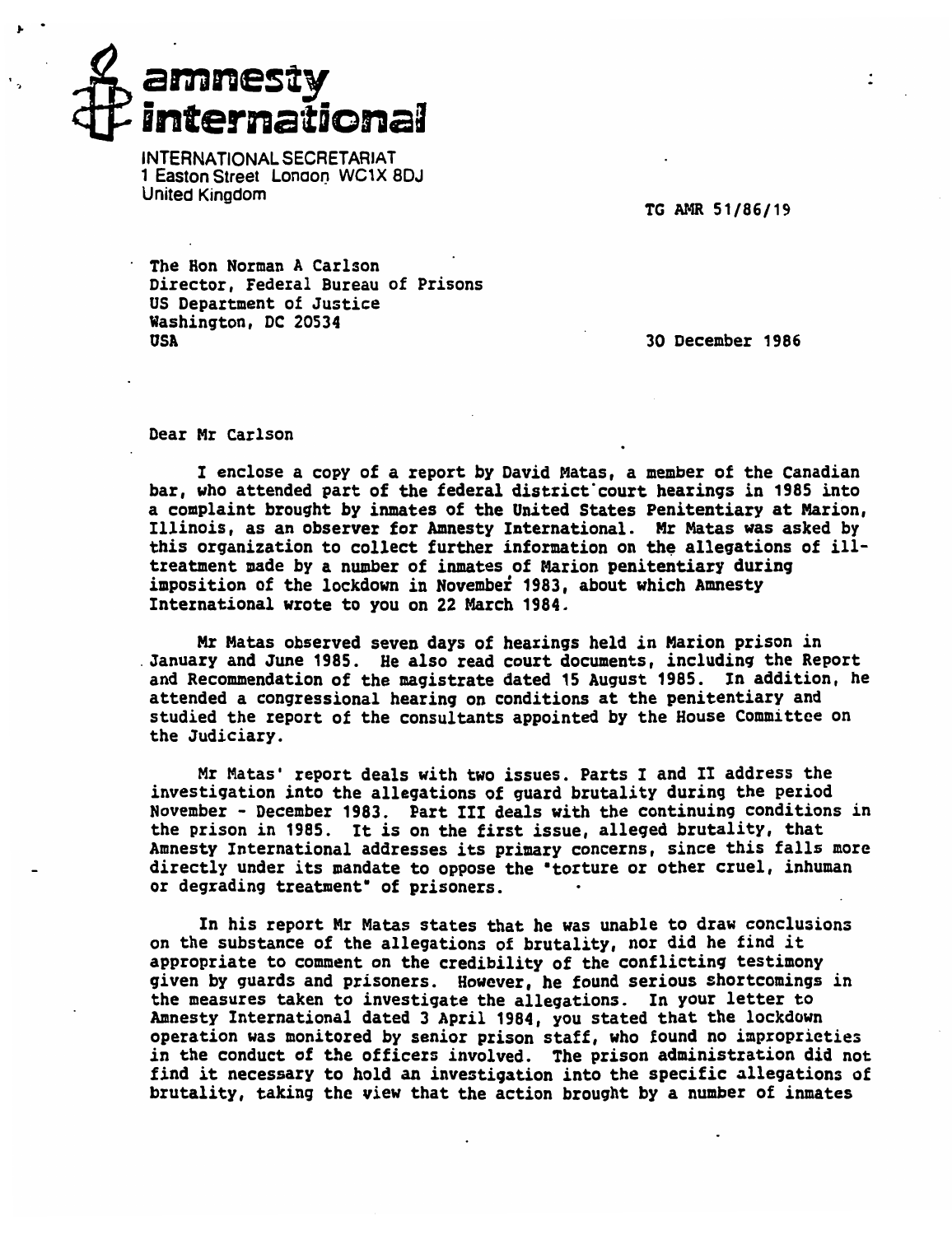in the federal court was the appropriate forum for reviewing the complaints. The House Committee on the Judiciary did not order a specifir inquiry into the brutality claims, also taking the view that these matters were best left to the court to decide. Thus, the federal district court, in adjudicating on the motion for an injunction brought by the inmates themselves, provided the only independent forum for reviewing these complaints.

Þ

 $\mathcal{C}^{\bullet}$ 

Mr Matas found, however, that the court was limited in its ability to investigate the allegations, which involved widespread complaints by inmates of the use of excessive force during a period in which the institution was operating under conditions of maximum security and control. His main observations, which are described in more detail in the attached report, may be summarized as follows.

The lawsuit was essentially for the purpose of determining a dispute between two opposing parties, rather than examining general circumstances. In deciding upon the brutality claims, the court was limited to establishing whether there was proof of specific violations of law or a constitutional right. Proof of individual complaints - especially when examined long after the event and where much of the evidence consists of conflicting testimony between guards and inmates - may be difficult or even impossible to establish. However, it was beyond the court's jurisdiction to examine whether procedures or practices existed which might have facilitated acts of brutality or to make recommendations.

The onus fell upon the plaintiffs - the alleged victims - to initiate the proceedings. As prisoners, the plaintiffs may have lacked the resources to present the full facts of their case. They did not have the benefit of legal aid. Mr Matas also noted that plaintiffs who were offered (and accepted) a transfer from Marion prison were obliged through a court directive to withdraw from the case.

The adversarial nature of the proceedings, moreover, placed the burden of proof upon the plaintiffs, with the prison administration in the position of defendants. This inevitably led the administration to seek to exculpate all of its behaviour, rather than assisting in an impartial investigation of all the circumstances of the case. The nature of the lawsuit meant that the court had to rule in favour of one side against the other. Its verdict was concerned only with whether the plaintiffs had discharged their burden of proof.

Mr Matas draws attention to a number of practices or circumstances prevailing in the prison during implementaton of the lockdown which the court was unable to address because they did not involve constitutional violations, but which an independent administrative inquiry might properly have looked into. These include the absence of the use of name tags by guards involved in the lockdown operation, which prevented the prisoners from identifying individuals alleged to be involved in abuses; the denial of access to lawyers in the immediate aftermath of the lockdown; the nonreporting by prison officials of the use of force, and the role and training of the Special Operations Response Team. Mr Matas observes that, while these practices were not unlawful in themselves, they may have created circumstances which could have facilitated ill-treatment and/or inhibited investigation of such claims. The court was also unable to address other relevant matters, such as the adequacy of the existing complaints procedures within the prison.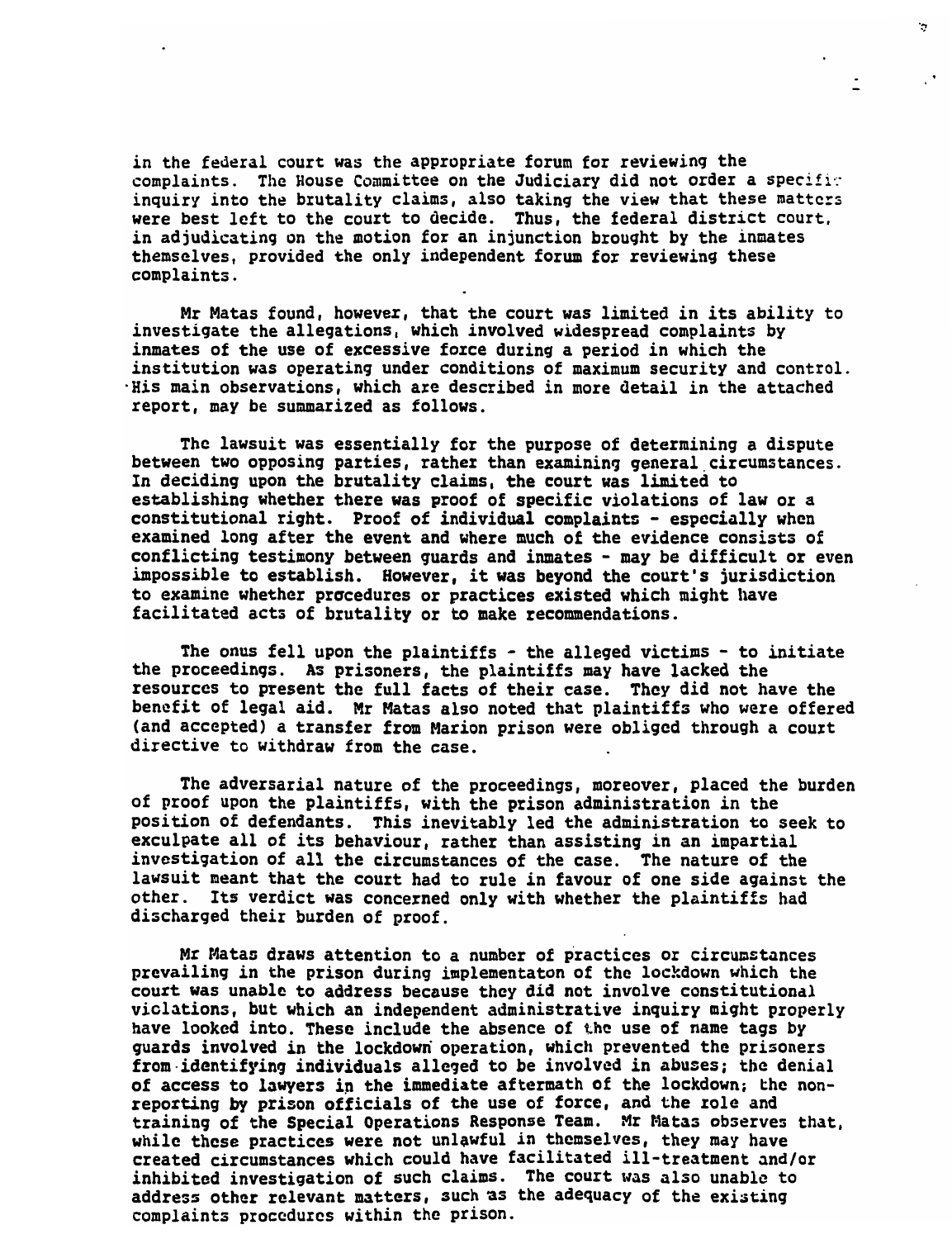The United Nations Declaration on the Protection of All Persons fron being Subjected to Torture and Other Cruel, Inhuman or Degrading Treatment or Punishment calls upon states to proceed to a prompt and impartial investigation of allegations of torture even if there has been no formal complaint. Amnesty International does not draw conclusions as to whether torture or other cruel, inhuman or degrading treatment did occur during the period in question. However, it believes that the allegations, including those documented in the report prepared by inmates' lawyers after November 1983, presented prima facie grounds for holding an investigation. Amnesty International believes that the motion for an injunction brought by prison inmates, with the limited role of the court and the inherent delays in the proceedings, did not relieve the government of responsiblity to conduct an investigation.

 $\ddot{\phantom{a}}$ 

In the light of these concerns and its observer's report, Amnesty International respectfully recommends that a full, independent and impartial inquiry into the allegations of brutality be instituted and that this be undertaken by impartial prison experts who could look into all the circumstances of the alleged events and take evidence from a wide range of sources. It should, in particular, inquire into whether procedures or practices existed which might have facilitated brutality; examine the adequacy of the complaints machinery existing within the prison; review the training of correctional service employees in responding to situations such as that which occurred in October 1983, and report on whether improvements could be made in any of these areas to minimise the risk of ill-treatment. Any review of the training and education of correctional officials should take account of the principles described in the United Nations Code of Conduct for Law Enforcement Officials and the United Nations Standard Minimum Rules for the Treatment of Prisoners.

Amnesty International is aware that the events in question took place against a background in which acts of extreme violence had been perpetrated by a number of inmates. However, the government retains a responsiblity at all times to ensure that security measures do not conflict with the requirments for the humane treatment of prisoners. It believes that an inquiry could provide valuable guidance for any future incidents of this kind, which could serve to protect guards and inmates alike.

Amnesty International hopes that you will give favourable consideration to this recommendation and would appreciate receiving your comments on its observer's report.

Part III of Mr Matas' report deals with a number of issues relating to the general conditions prevailing in the prison after November 1983. Amnesty International is not in a position to comment on what security measures may be needed in the running of the institution. However, Mr Matas notes that a number of practices, including the use of restraints and lack of provision for work programmes, appear to violate the UN Standard Minimum Rules for the Treatment of Prisoners, and that certain conditions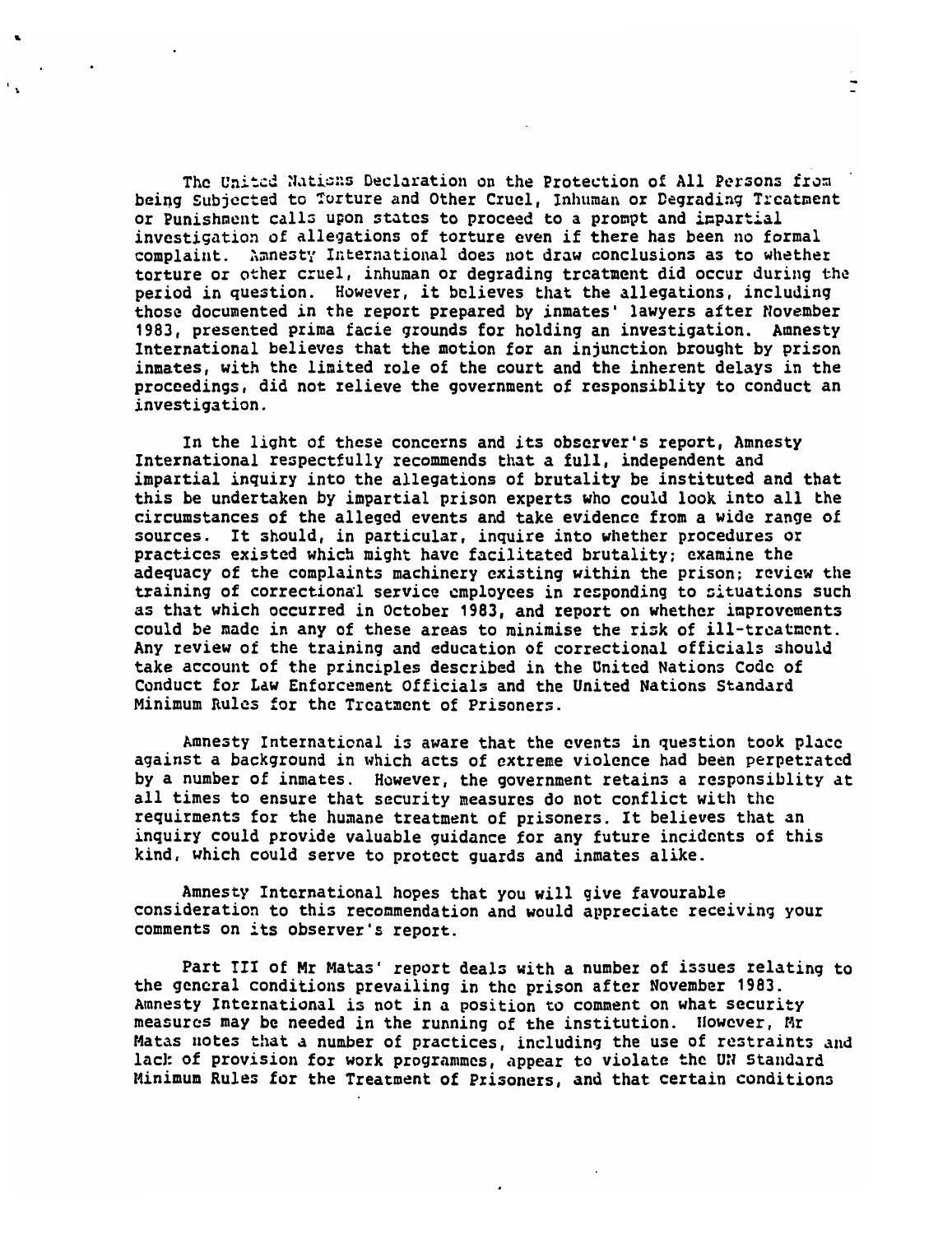could, in their totality, amount to "cruel, inhuman or degrading treatment". We understand that the security measures and the conditions of the lockdown continue to be monitored by the prison authorities and hope that these observations will be taken into account. Again, we should appreciate any comments you may have on this matter.

 $\overline{4}$ 

Yours respectfully and sincerely, Clayton *Neo* rdr the Secretary General

cc The Hon Edwin Meese III The Hon Robert Kastenmeier, Mr Jerry Williford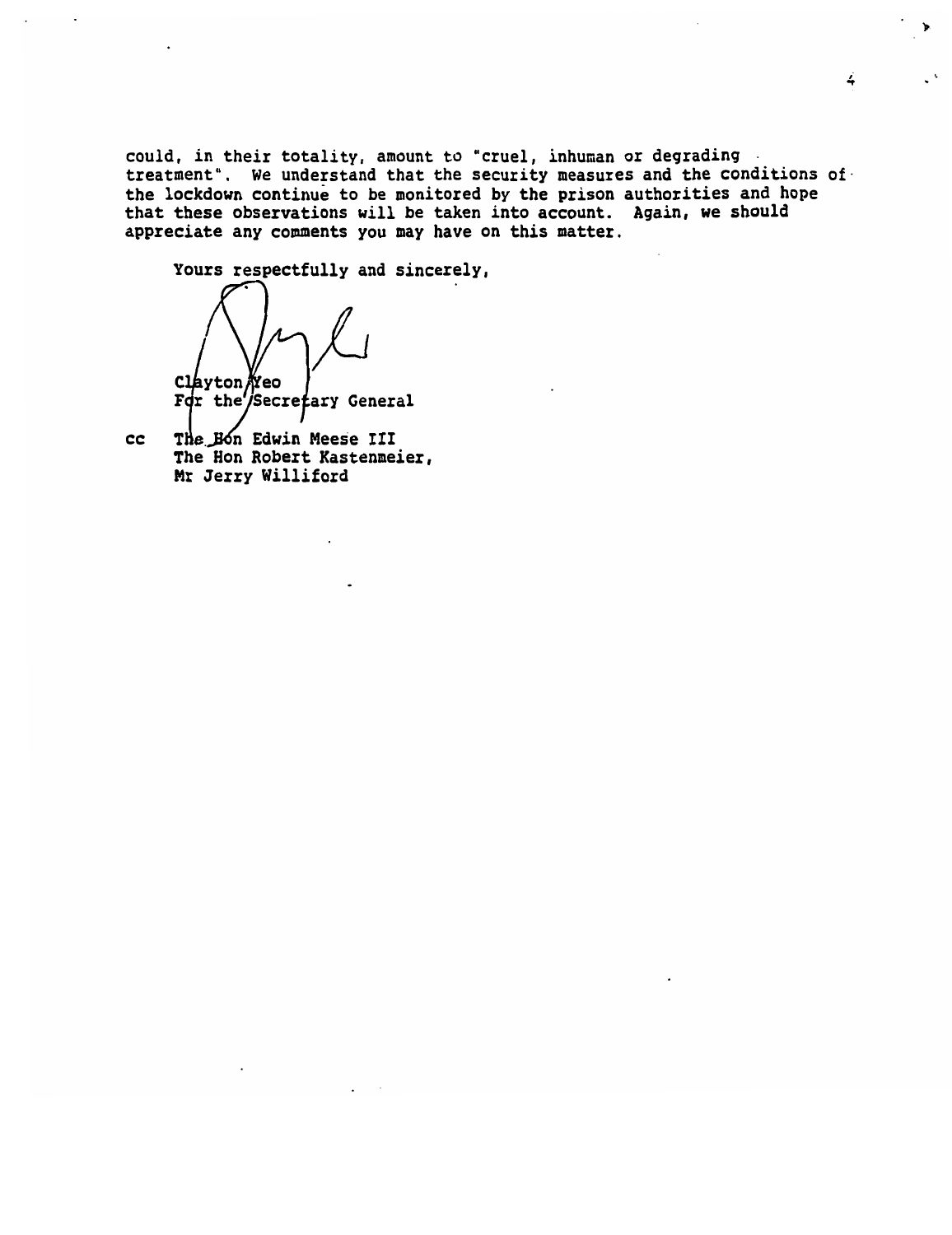

*s'i. .?)£\\ . U.S. Department of Justice*

*Federal Bureau of Prisons*

*Office of the Director Hashington. DC2BS34*

February 4, 1987

Mr. Clayton Yeo Mr. Clayton Yeo Amnesty International International Secretary 1 Easton Street London WCIX 8DJ<br>England

Dear Mr. Yeo:

I am responding to your letter of December 30, 1986 in which you enclosed a report concerning the United States Peniten-<br>tiary, Marion, Illinois. You requested that we conduct a further investigation into allegations of staff brutality at the Penitentiary during November and December, 1983.

By way of background, the U.S. Penitentiary at Marion, Illinois is the highest security level institution of the 47 institutions in the Federal Prison System. The Penitentiary houses only 350 of the total 41,500 federal prisoners, each of<br>whom have been transferred to Marion because of a history of<br>aggressive, assaultive, and predatory behavior. These inmates have demonstrated their inability to serve their sentences in other institutions without presenting serious threats to staff or inmates.

Following the murders of two Correctional Officers and an<br>inmate at the Penitentiary during October, 1983, a decision inmate at the Penitentiary during October, 1983, a decision<br>was made to significantly modify procedures in order to make<br>the institution more secure and safe for both staff and<br>inmates. These procedures, which were impleme monitored by members of the Bureau of Prisons' executive staff<br>as well as officials from our Regional Offices. We have continued to monitor the institution and have made several<br>procedural changes over the past three years which have<br>resulted in a relaxation of the controls.

As you indicate in your letter, the operations at the Peni-<br>tentiary as well as the conduct of staff have been the subject<br>of litigation now pending before the U.S. District Court for<br>the Southern District of Illinois. Dur the inmate plaintiffs have been assisted by counsel with considerable experience in prison litigation.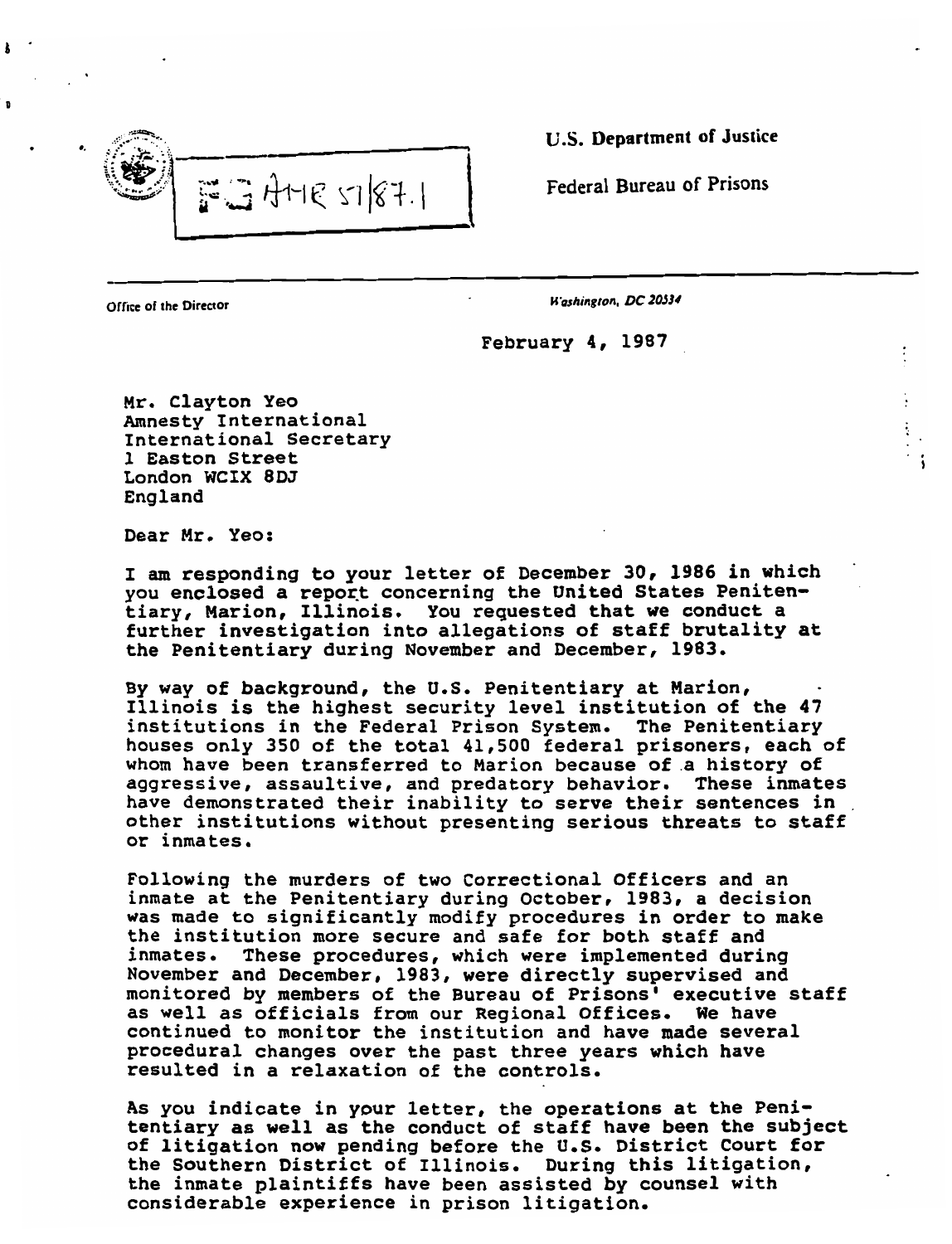After a lengthy trial, the Magistrate concluded in his written opinion "No credible evidence to support a pattern and prac tice of prisoner abuse at USP-Marion has been presented. . . The credible evidence clearly demonstrates that correctional officers exercised great restraint under the very difficult circumstances that existed."

The U.S. Magistrate's report and findings have been submitted to the U.S. District Court where a further hearing was recently held. We anticipate that the District Court will issue a decision in the near future.

I believe that conditions at the Marion Penitentiary as well as the performance of staff have been thoroughly reviewed by representatives of the Bureau of Prisons, as well as the Federal Court. In my opinion, there are no reasons to initate a new investigation into incidents which allegedly occurred three years ago. I want to assure you that the Federal Bureau of Prisons is committed to providing safe and humane facili ties for the incarceration of criminal offenders committed to our custody.

*Sincerely,*

*NORMAN 71 A. A&L CARLSON*

*Director*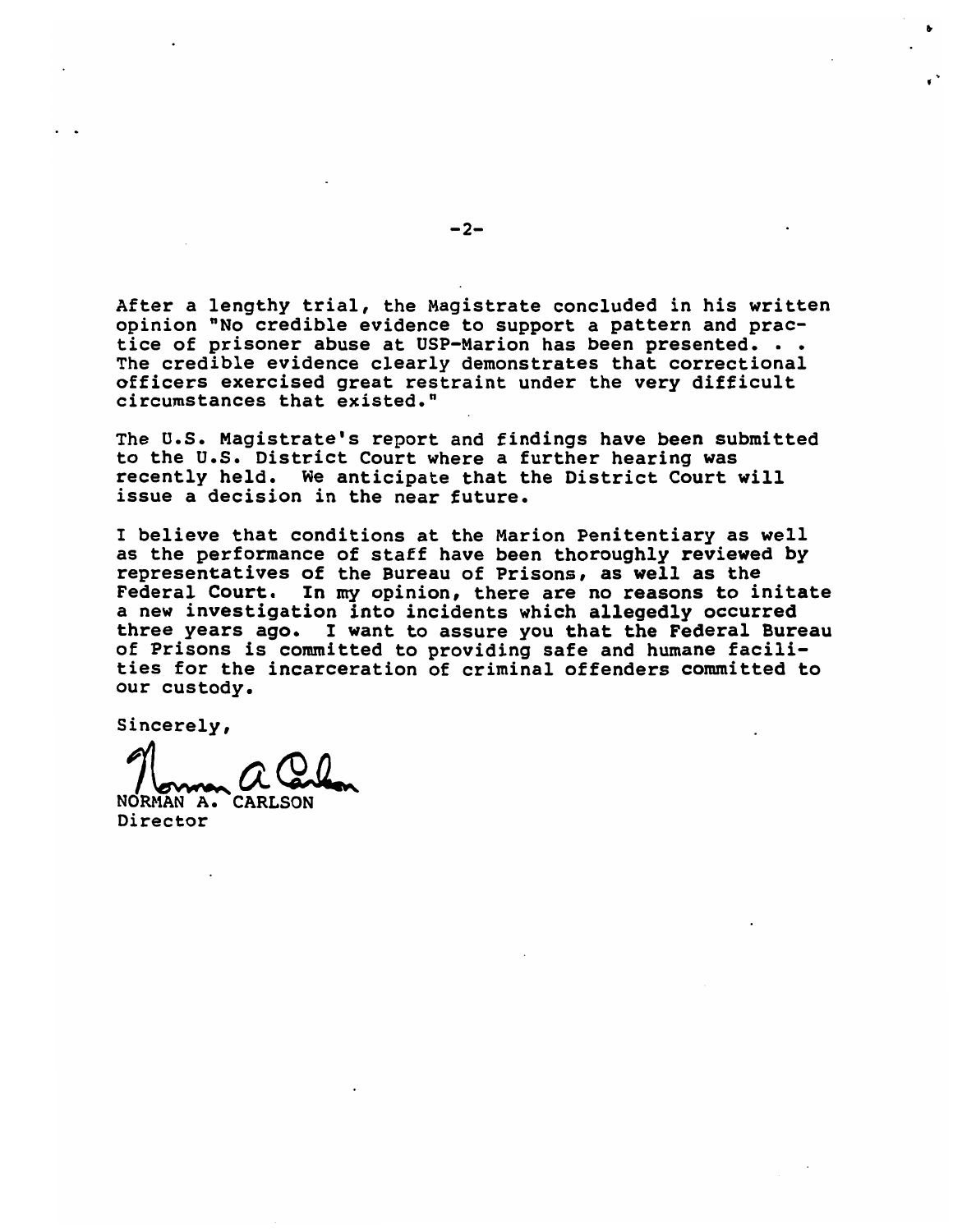

*U.S. Department of Justice*

*Federal Prison System*

*Washington. D.C. 20534*

February 27, 1987

 $\ddot{\phantom{a}}$ 

Mr. Clayton Yeo Amnesty International Amnesty International<br>International Secretary International S 1 Easton Street London WC1X 8DJ<br>England

Dear Mr. Yeo:

This is in further response to my letter of February 4, 1987 concerning a report Amnesty International prepared on the United States Penitentiary, Marion, Illinois.

Enclosed is a copy of the U.S. District Court order of rebruary 24, 1987 concerning the Penitentiary. You will note that on pages 7 and 8 of the order, the court specifically addresses the issue of alleged beatings and use of physical restraints.

Should you have any questions or desire additional infor mould you have any question.

Sincerely,

/www. *CCC* Norman *Cl.* Carlos de la component de la component de la component de la component de la component de la component de la component de la component de la component de la component de la component de la component de la comp

NORMAN A.<br>Director

Enclosure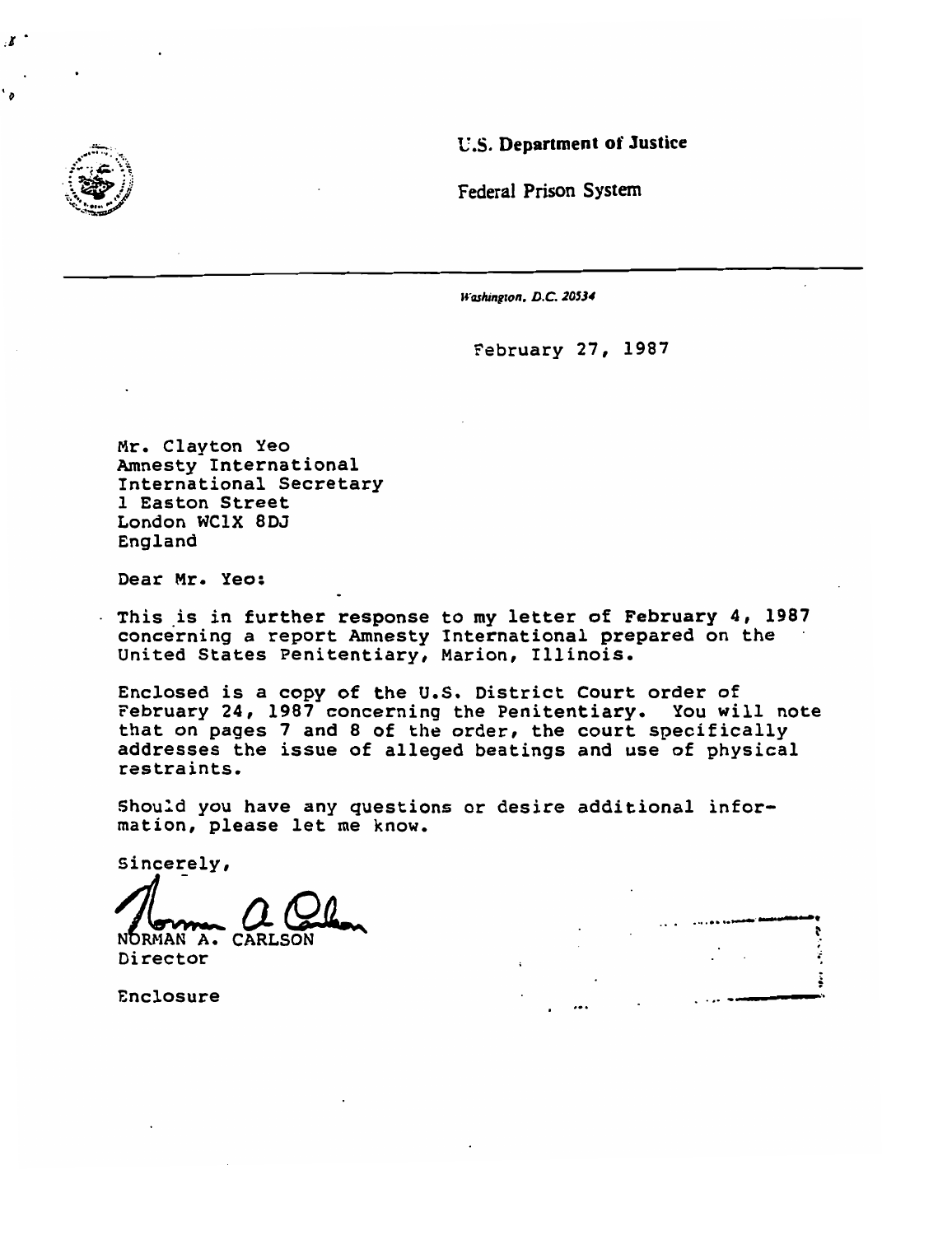

*INTERNATIONAL SECRETARIAT 1 Easton Street London WC1X8DJ United Kingdom*

TG AMR 51/87/12

Mr Norman A Carlson n norman<br>Director Director<br>Federal Bureau of Prisons US Department of Justice Washington, DC 20534 NGSI<br>00-

20 March 1987

Dear Mr Carlson

Thank you for your letters of 4 and 27 February and for enclosing a copy of the US District Court Order of 24 February 1987, concerning Marion Penitentiary.

Amnesty International welcomes your assurance that the Federal Bureau of Prisons is committed to providing safe and humane facilities for the inmates within its jurisdiction. However, we remain concerned that there .<br>has been no independent inquiry into the allegations of brutality other than the above lawsuit. We believe that the public interest would be best served in this case by holding such an inquiry.

This belief is supported by the fact that many of the court's findings with regard to the allegations of beatings were based upon the magistrate's determination that the plaintiffs were not credible witnesses and his acceptance of guard testimony that no such treatment had occurred. The evidence of injuries to a number of the plaintiffs were found by the court to be the product of reasonable .orce. This conclusion, while supported, in the court's view, by evidence of video tapes of some cell moves, was in the court's view, by evidence of video tapes of some cell moves, was<br>again based largely upon the court's acceptance of the version of events given by the defendants and its d\_smissal of plaintiff testimony as not credible (we refer to points 78 to 157 of the Findings of Fact in the Memorandum and Recommendation of the US District Court on 15 August 1985) It appears that the case was dismissed, not because the weight of independent evidence clearly showed that there had been no incidents of ill-treatment or use of excessive force, but because the plaintiffs had failed to discharge their burden of proof.

This result may well have been inevitable under the circumstances, for the reasons we have stated previously. We believe that the court's findings serve only to reinforce the case for an independent inquiry with the broader terms of reference suggested in our letter of 30 December 1986.

1

*' &*

 $\mathbf{r}$